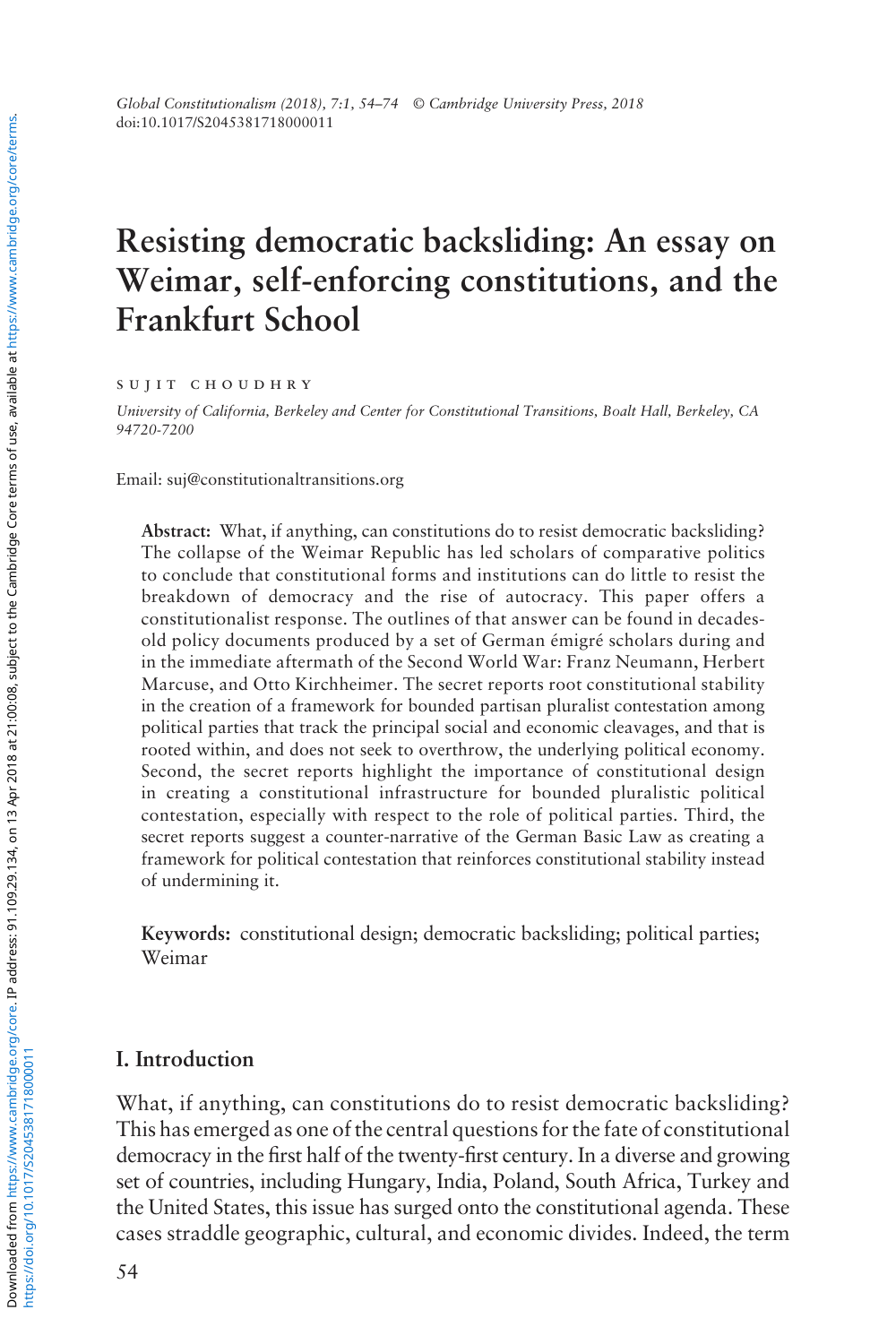*democratic deconsolidation* has recently been coined to capture the idea that the threat of democratic backsliding is no longer confined to transitional democracies emerging from authoritarian rule, and encompasses both consolidated and unconsolidated democracies.<sup>1</sup> As we think about the sources of, and potential responses to, democratic backsliding, the conversation is now truly a global one.

This emerging discourse is comparative cross-jurisdictionally. The most dramatic implication of this argumentative turn is the apparent death of American exceptionalism – i.e., the idea that American political development is fundamentally different from those of other constitutional democracies. But it is also comparative historically. While there is a long tradition of historically-oriented, comparative scholarship on both democratic transitions and breakdown, pioneered by Juan Linz and Al Stepan,2 historical examples have re-emerged as important elements not only of academic analysis, but also of constitutional practice. Among these cases, among the most important is the collapse of the Weimar Republic.

Weimar has come to represent the paradigmatic example of democratic backsliding, which defines the breakdown of constitutional order in a certain kind of way. As Karl Lowenstein argued more than 80 years ago shortly after the rise of Hitler, Weimar fell because it had 'tendered to a ruthless enemy the most effective weapons for its own destruction'.3 For Lowenstein, the rights and liberties, institutions, and procedures of liberal democracy were abused *from within* by a political party through a strict fidelity to constitutional legality, which enabled it to capture the state and to put an end to democracy:4

Democracy sharpened the dagger by which it was stabbed in the back … by the generous and lenient Weimar republic [sic.], Hitlerism was allowed to use democracy for the avowed and explicit purpose of destroying democracy. The anti-parliamentarian cohorts entered the legislative bodies with the unreserved intention to wreck the legislative machinery. The courts misunderstood the true meaning of democratic privileges and sustained the 'constitutional' rights of the movement.

<sup>4</sup> Ibid 580.

<sup>1</sup> R Stefan Foa and Y Mounk, 'The Danger of Deconsolidation: The Democratic Disconnect' (2016) 27(3) *Journal of Democracy* 5.

<sup>2</sup> J Linz and A Stepan (eds), *The Breakdown of Democratic Regimes* (Johns Hopkins University Press, Baltimore, MD, 1978).

<sup>3</sup> K Lowenstein, 'Autocracy Versus Democracy in Contemporary Europe, I' (1935) 29 *American Political Science Review* 571, 579. For a contemporary discussion of these concerns, see S Issacharoff, 'Fragile Democracies' (2007) 120 *Harvard Law Review* 1405 and S Issacharoff, *Fragile Democracies: Contested Power in the Era of Constitutional Courts* (Cambridge University Press, New York, NY, 2015).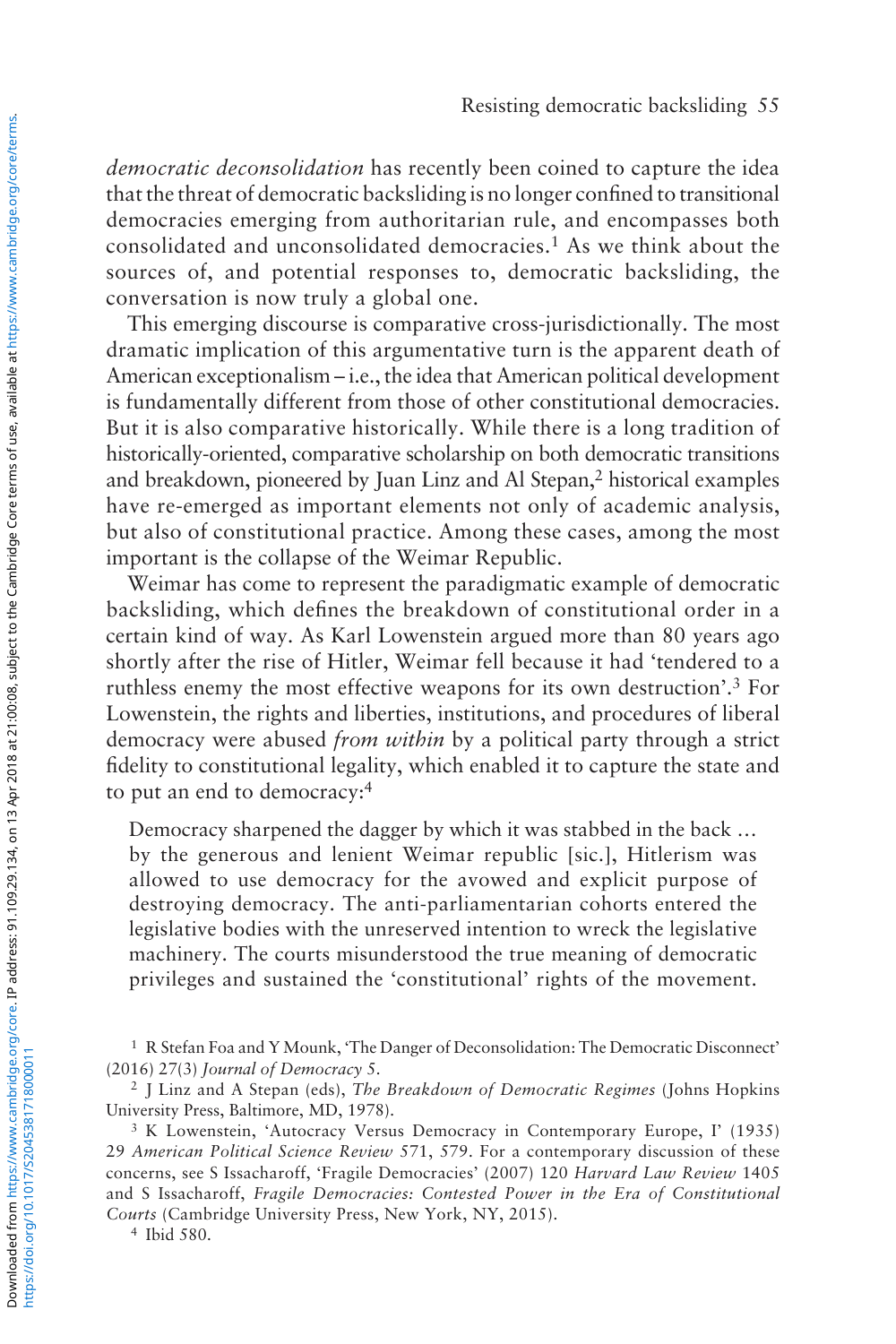By this attitude, they frustrated the belated and half-hearted measures of weak and dogmatically entangled governments. The democratic constitution became the main obstacle against its maintenance and the best tool for its destruction.

Scholars of comparative politics have taken from this diagnosis of the breakdown of Weimar a broader lesson about the limited role of constitutions in resisting democratic backsliding. Writing shortly after the election of President Trump in the *New York Times*, for example, Steven Levitsky and Daniel Ziblatt argued in response to those who took comfort from America's long, unbroken tradition of constitutionalism, including judicial review as a check against democratic backsliding, that:5

[a] well-designed constitution is not enough to ensure a stable democracy … Democratic institutions must be reinforced by strong informal norms. … Norms serve as the soft guardrails of democracy, preventing political competition from spiraling into a chaotic, no-holdsbarred conflict.

Although Levitsky and Ziblatt cited the Latin American experience as an illustrative example, Weimar lurked in the background. On their view, constitutional forms and institutions can do little, in the end, to resist the breakdown of democracy and the rise of autocracy.

Is there a kind of constitutionalist response to democratic backsliding that takes seriously, responds to, and integrates, the lessons of comparative politics? In this article, I suggest that the outlines of that answer can be found in decades-old policy documents produced by a set of German émigré scholars during and in the immediate aftermath of the Second World War: Franz Neumann, Herbert Marcuse and Otto Kirchheimer. Neumann, Marcuse and Kirchheimer were prominent members of the Frankfurt School, who went into political exile in the 1930's in the United States. They were important legal and political theorists; Neumann and Kirchheimer were also lawyers who had practised in Weimar. But during the Second World War, the three of them were recruited to join the OSS (the precursor to the CIA) as policy advisors on the reconstruction of Germany. They wrote a series of classified reports, in English, that sought to explain the breakdown of Weimar and the nature of the Nazi regime including its possible collapse, and offered highly detailed advice on a broad range of legal issues in a post-War Germany. The secret reports

<sup>5</sup> S Levitsky and D Ziblatt, 'Is Donald Trump a Threat to Democracy?' *New York Times* (16 December 2016).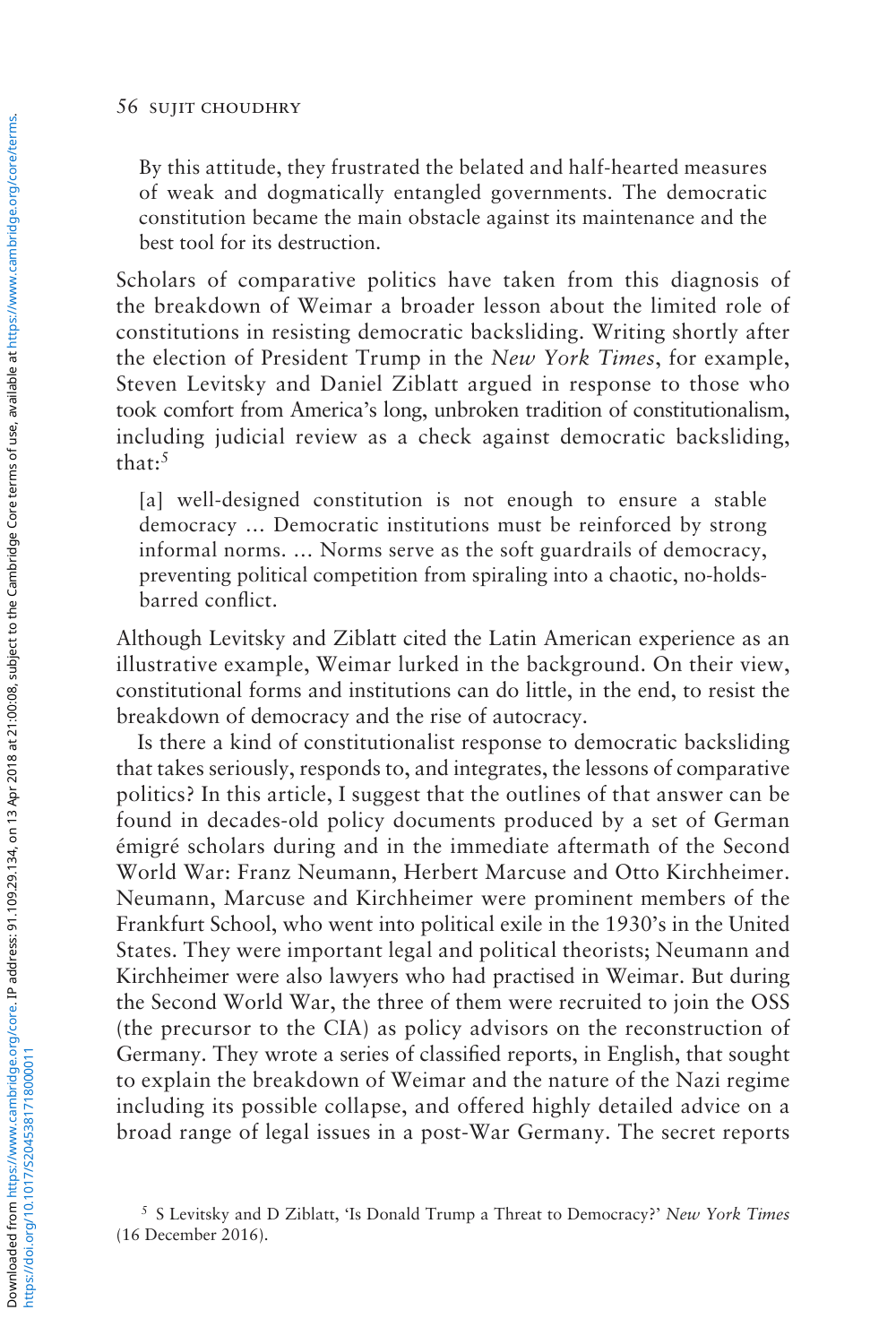were published as a collection for the first time in 2013, seven decades after the first one had been written.6

The secret reports present a puzzle with great contemporary political salience. These members of the Frankfurt School had a ringside seat on the breakdown of the Weimar Republic, and the catastrophe that followed. Yet they held out hope for the prospect of constitutional order at its darkest moment, in precisely the country where it had experienced its most abject failure, to ensure that Weimar never happened again. What was the basis for this sober optimism, this realistic, clear-eyed faith in the potential of constitutions to stem the slide into disaster? Are there contemporary lessons we can learn?

I make three main claims in this article. First, the secret reports set out a theory of constitutional stability which is rooted in the creation of a framework for *bounded partisan pluralist contestation* among political parties that track the principal social and economic cleavages, that is rooted within, and does not seek to overthrow, the underlying political economy.7 Following Barry Weingast, this is a version of a theory of constitutional 'self-enforcement', because political opponents have more to gain from cooperating and competing within the constitutional order than in bringing it down.<sup>8</sup> Second, the secret reports provide a response to scholars of comparative politics by highlighting the importance of constitutional design in creating a constitutional infrastructure for bounded pluralistic political contestation, especially with respect to the role of political parties. If constitutions enable parties to be aligned with the principal economic and political cleavages, those constitutions are more likely to be stable. Third, the secret reports should lead us to reassess the dominant narrative surrounding how Germany's Basic Law orients itself to the legacy of the Weimar Republic. The dominant narrative of the Basic Law imagines it as establishing a clear foundation of human dignity, judicially enforced and protected by an eternity clause; the secret reports suggest a counter-narrative of the Basic Law as creating a framework for political contestation that reinforces constitutional stability instead of undermining it.

<sup>6</sup> F Neumann, H Marcuse and O Kirchheimer, *Secret Reports on Nazi Germany: The Frankfurt School Contribution to the War Effort*, edited by R Laudani (Princeton University Press, Princeton, NJ, 2013).

<sup>7</sup> S Issacharoff and R Pildes, 'Politics as Markets: Partisan Lockups of the Democratic Process' (1998) 50 *Stanford Law Review* 643.

<sup>8</sup> S Mittal and B Weingast, 'Self-Enforcing Constitutions: With an Application to Democratic Stability in America's First Century' (2013) 29 *Journal of Law, Economics and Organization* 278. Also see D Levinson, 'Parchment and Politics: The Positive Puzzle of Constitutional Commitment' (2011) 124 *Harvard Law Review* 657.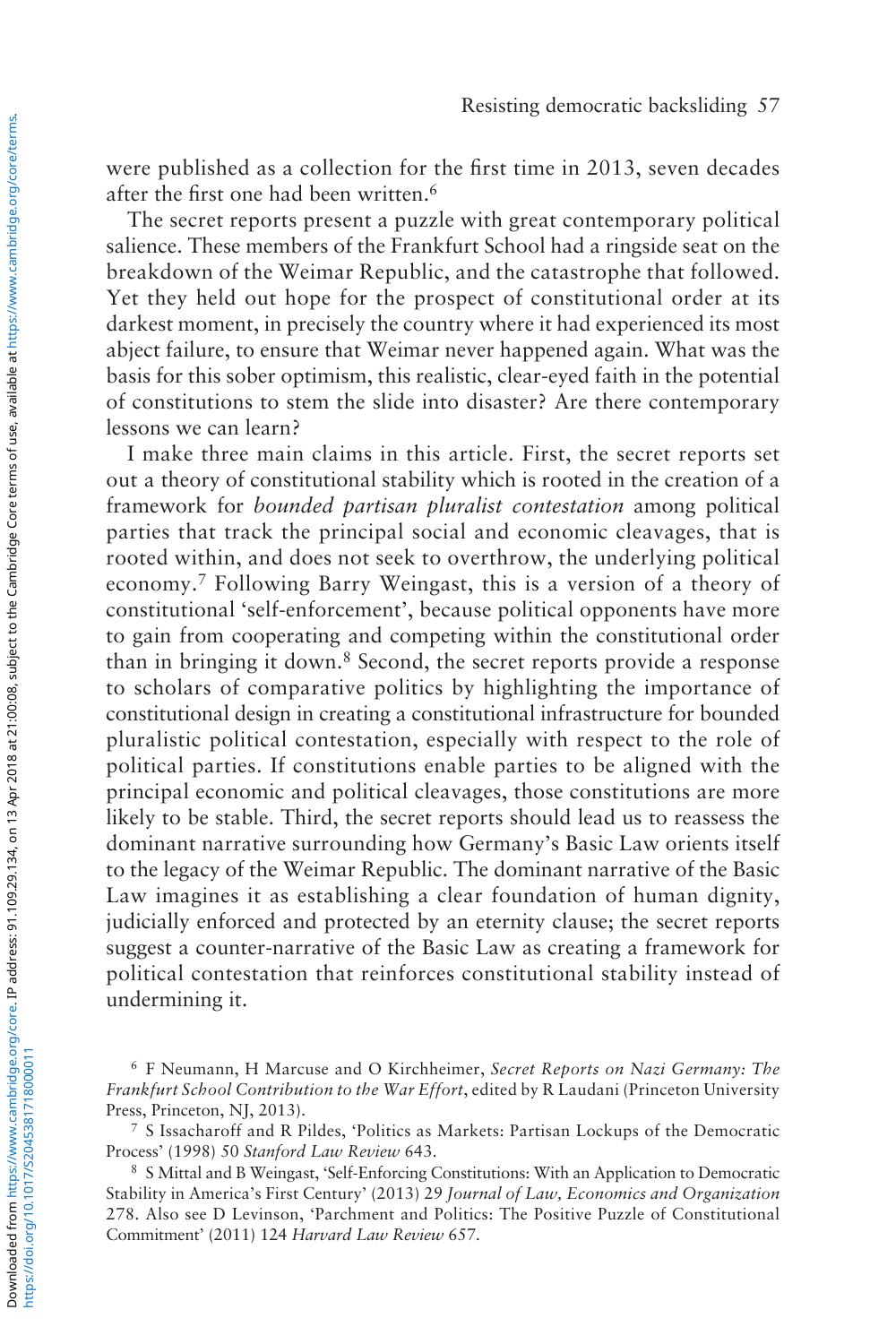## **II. The secret reports: Liberal legalism vs. social and political theory**

The collection prints 31 secret reports; there are many more not included, to which the theorists contributed and which they may have even written, but for which insufficient evidence exists to attribute authorship at this time. They span the time period 1943 to 1949. The collection organises the reports into seven parts: 'The Analysis of the Enemy', 'Patterns of Collapse', 'Political Opposition', 'Denazification and Military Government', 'A New Germany in a New Europe', 'Toward Nuremberg' and 'A New Enemy'. The secret reports range over a broad array of topics under each of these headings, including economic policy (inflation, centralised European controls of raw materials, industry and transport, cartels), political dynamics in Nazi Germany (Speer's appointment as dictator of the German economy, the attempt on Hitler's life, the social and political impact of the air raids on the German people), the political roots of Nazism (anti-Semitism, Prussian militarism), denazification and military government (dissolution of the Nazi party, German criminal justice under military administration) and war crimes trials (the Nazi Master Plan, the Leadership principle and criminal responsibility). As the secret reports move forward through time, it becomes likely, and then almost certain, that the Allies would defeat the Nazis, and the reports accordingly turn to concrete plans for a projected American military occupation. They are written for policymakers, and are often highly technical and detailed, containing extensive lists of laws and regulations to be repealed, and government units to be purged by a military government.

The secret reports provide a window into how these members of the Frankfurt School deployed their analytical and theoretical prowess in the service of detailed policy prescription, in which law and legal institutions figured centrally. But notwithstanding their origins and audience, the secret reports are an exercise in applied legal, political and social theory. They could be read as a German tract in the tradition of the *Federalist Papers*, because their analyses incorporated basic political ideals alongside attentiveness to political interests and concrete institutions. And like the *Federalist Papers*, they should have enduring value even though they were written in real-time in response to fast moving events with a view to shaping political decisions at hand.

The secret reports devoted considerable attention to the breakdown of constitutional democracy in the Weimar and its reconstruction after Nazi rule. Since Kirchheimer and Neumann were lawyers, it is not surprising that law and the legal system figured prominently, especially in the reports they authored. But the archive speaks in in two distinct voices: liberal legalism and political and social theory.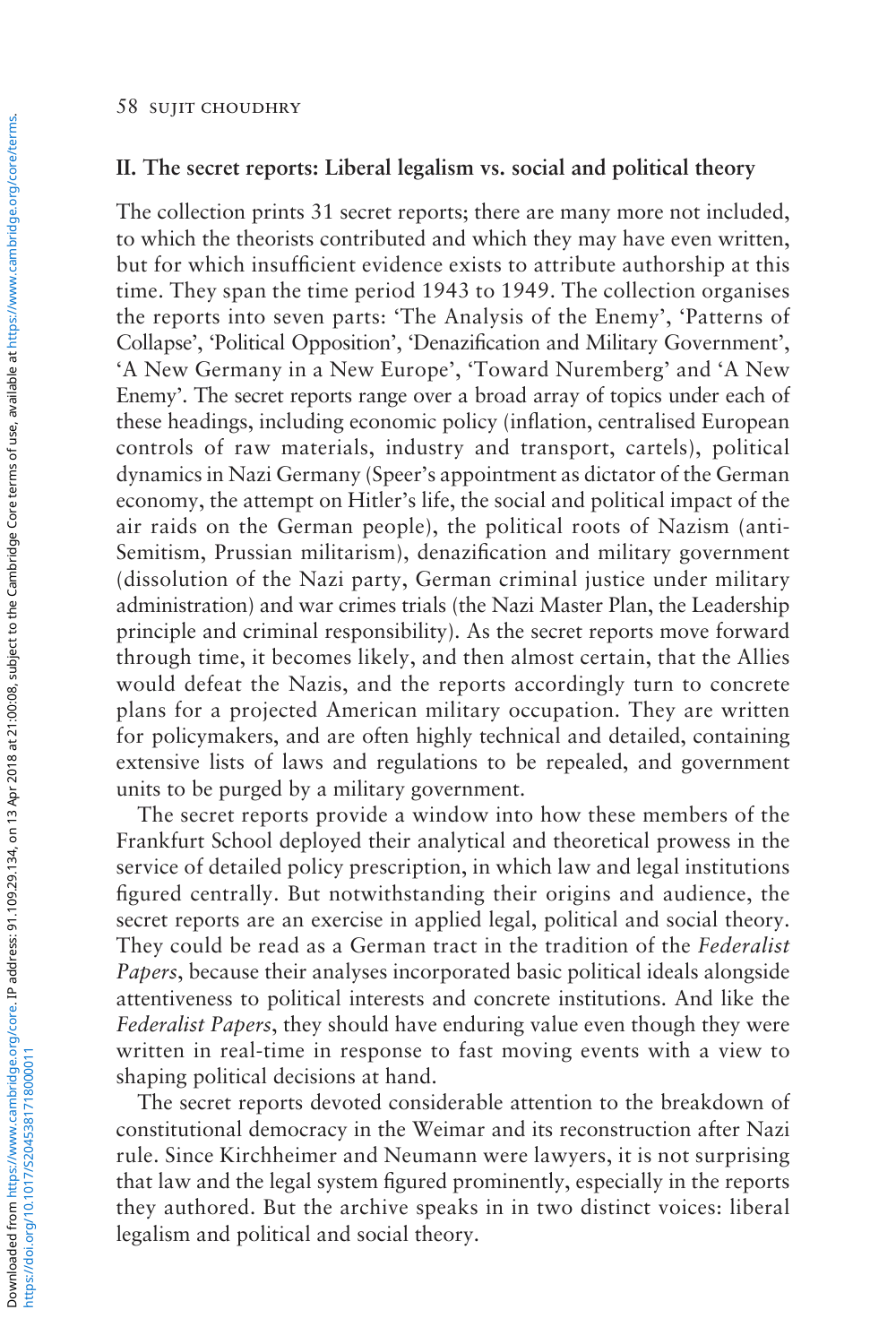The secret reports deployed the traditional tools of liberal legalism to describe and assess Nazi policy and institutions, and to set out a framework for denazification and the reconstitution of a liberal legal order. The tools of liberal legal reform ranged from renovation to abolition and re-creation. In 'Nazi Plans for Dominating Germany and Europe: Domestic Crimes', written in August 1945 (Ch 29) Kirchheimer carefully laid out the role of legal instruments in the rise of the Nazis, which he termed 'political terror'. It was through the law that Hitler was appointed Chancellor, and that the Reichstag was dissolved; that the Communist Party (KPD) was abolished, its property seized, and its members persecuted; that the concentration camps were established to initially target political opponents of the regime; that trade unions, political parties and other organizations that resisted the Nazi rise were abolished; that penal legislation was adopted to effect Nazi policy (e.g. on racial hygiene) and to suppress the regime's enemies; that in the form of prosecutorial discretion, the protection of the ordinary criminal law was denied to the Nazi's victims.

In 'The Abrogation of Nazi Laws in the Early Period of the MG [Military Government]', for which there is no firm date, but which presumably was written in March 1944, Kirchheimer devoted specific attention to the role of the Germany judiciary (Ch 15). He charged the German courts with having abetted the Nazis rise to power, by discriminating between 'nationalist and Leftist political opposition' (232) in the application of the criminal law; in so doing, 'the judiciary constituted one of the chief benefactors of the groups thriving upon aggressive nationalist policies'; it followed that 'the Nazis … could never have been able to build up terroristic organizations undisturbed by official interference' without judicial support (232). Once in power, the Nazis used the judiciary as an instrument of legal terror when, by having them enforce legislation and cooperating with the extra-legal infliction of coercive interrogation and torture.

The centrality of the legal system to the rise and maintenance of Nazi power raised important questions about how a military government should tackle them going forward. A key recommendation was the blanket suspension of the entire German judiciary, extending beyond special courts and jurisdictions used to prosecute political opponents to the entire court system, as a preliminary step to comprehensively vetting judges` individually, on the basis of a detailed review of personnel files and public hearings. The secret reports also laid out extensive plans for Nazi-era legislation. Kirchheimer (in 'The Abrogation of Nazi Laws in the Early Period of the MG') categorically rejected the view that since Nazi legislation was invalid because it was rooted in an unconstitutional and illegitimate seizure of authority, it should therefore be declared immediately and retroactively invalid in its totality, because not every law was morally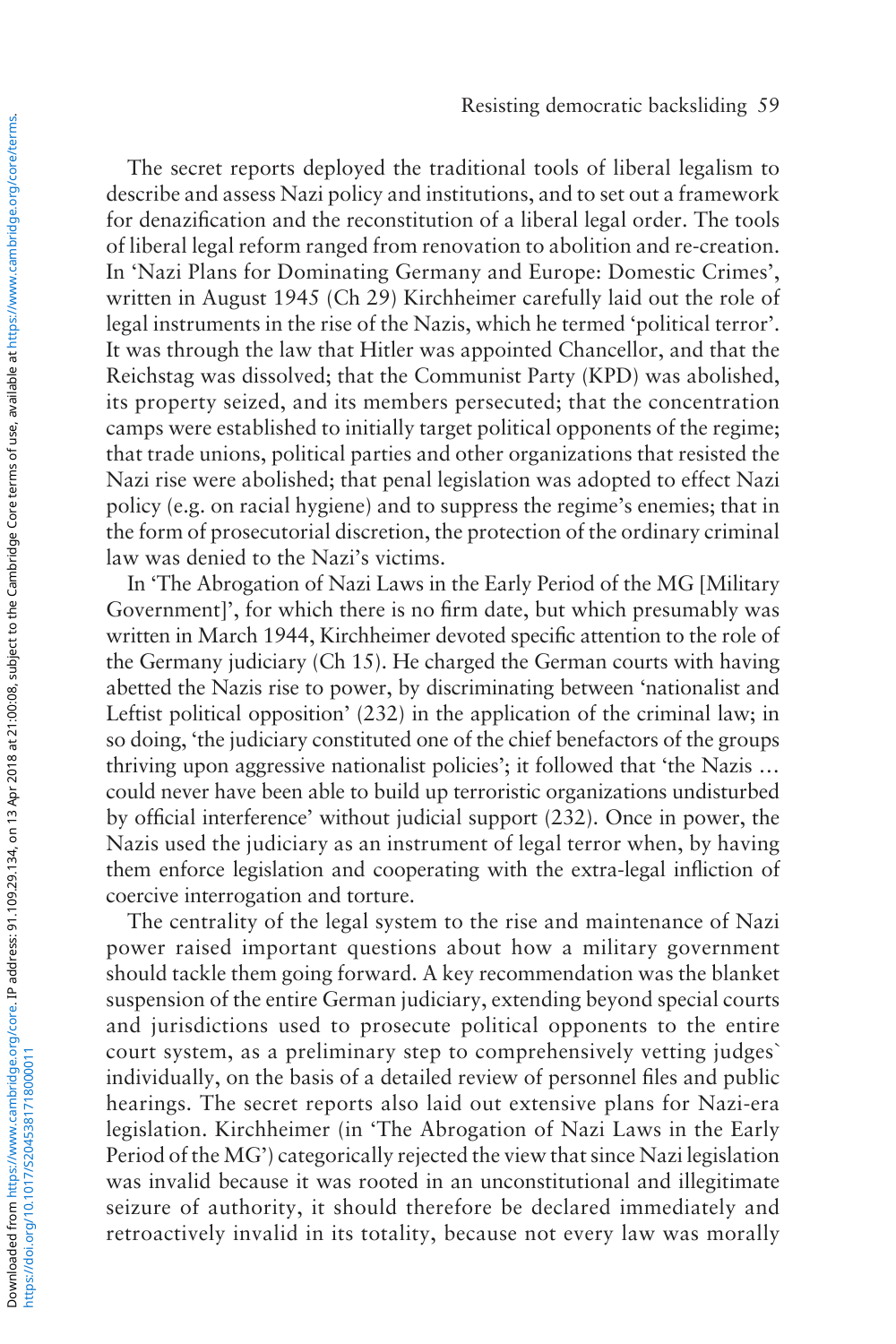objectionable, and so doing would produce chaos by destroying countless acts of private reliance. Instead, he proposed the careful repeal of discriminatory legislation, legislation granting special privileges to the Nazi party, and special criminal law and procedure regarding political crimes and racial crimes.

In the same vein, Kirchheimer devoted a secret report ('Nazi Plans for Dominating Germany and Europe: Domestic Crimes') to the prosecution of Nazis for crimes committed in violation of domestic criminal law. The premise of this secret report was that the ordinary criminal laws protecting life and bodily integrity remained in force during the Nazi era, but had not been applied to the benefit of the Nazi's victims. So the presumptive recommendation was simply to apply the laws in force at the time to the Nazi's conduct. This led Kirchheimer to work through a set of familiar liberal legal dilemmas, arising out of what we would now term the transitional justice context. If Nazi criminal law was to govern the conduct in question, should its defences apply as well? Was the Nazi regime even constitutional? Could there be a selective retroactive revision of legislation which abrogated the immunity of the Nazi party from the ordinary laws, and which justified the commitment of crimes (e.g. the crime of race defilement)?

At times, Kirchheimer had to unravel legal knots created by this commitment to fighting institutionalised evil through liberal legalism. A fascinating example can be found in 'Leadership Principle and Criminal Responsibility', in which Kirchheimer and John Herz in July 1945 adapted doctrine of *respondeat superior* to the Nazi context, whereby superiors granted broad discretion to, and very few direct orders, to their subordinates – thereby avoiding liability under traditional legal principles. But under Nazi constitutional theory, leaders are responsible for the acts of subordinates even if they have not ordered or acquiesced in them. Kirchheimer and Herz reasoned by analogy to develop a corresponding theory of criminal liability for leadership crimes that was a logical corollary to the way in which authority was understood and wielded by Nazi leaders (Ch 27).

As these select examples from the secret reports illustrate, a traditional, liberal legalist framework on the problem of democratic backsliding has a particular analytical viewfinder that highlights certain issues, and casts others in shadow. It foregrounds how backsliding can occur through the perversion of legal forms and institutions, which in turn serve as a system for reinforcing an authoritarian political order. It entails a clear path toward the reconstruction of constitutional democracy, through the wholesale replacement of authoritarian laws by norms rooted in liberal democracy, coupled by a blanket judicial purge to ensure a new cadre of judges sworn to enforce those norms. Constitutional democracy is the mirror image of what it replaces.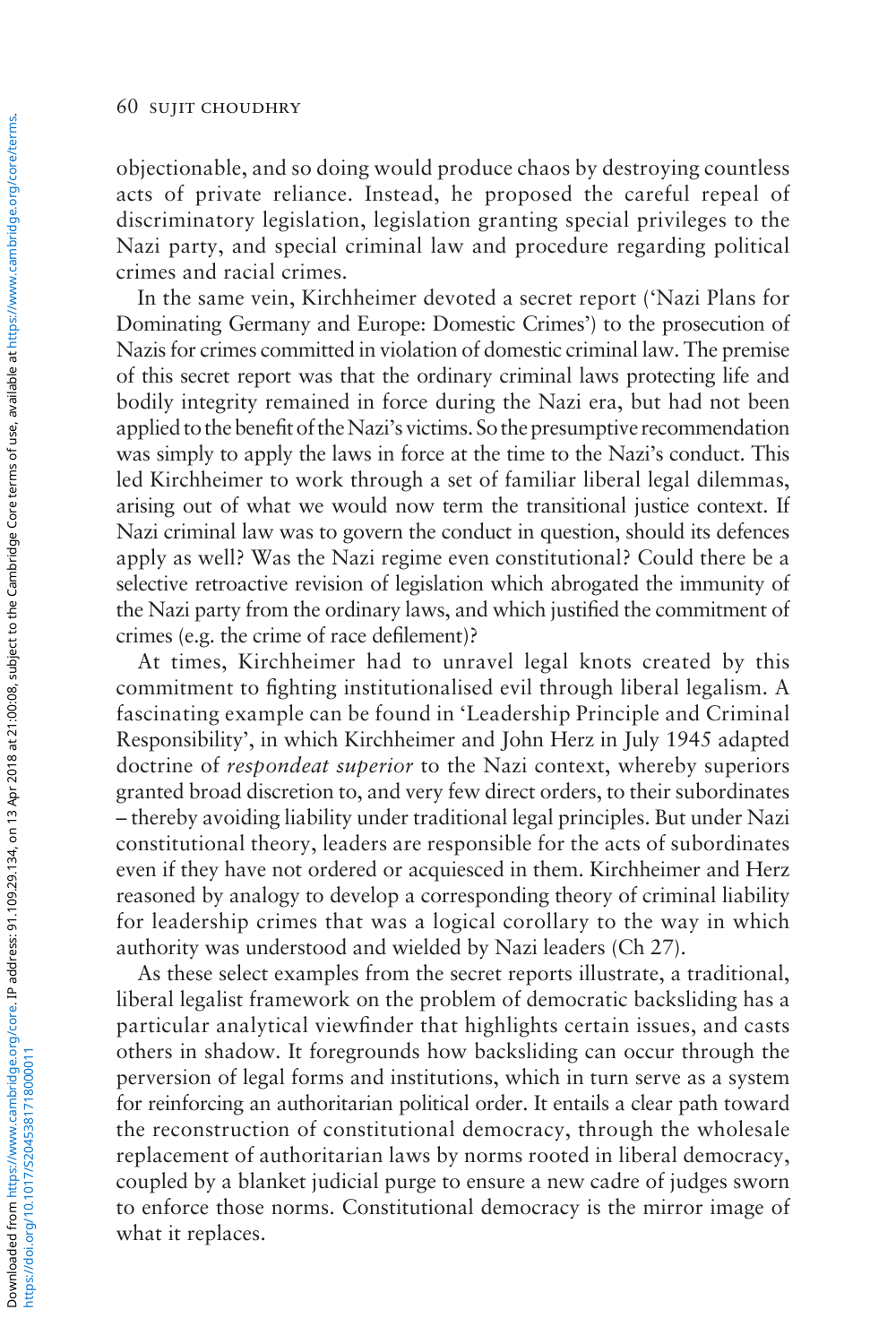But to be complete, the traditional liberal legalist framework must also have a theory of the *causes* of democratic backsliding, which in turn should have prescriptive implications. The liberal legalist answer came in the form of militant democracy – at its core, the ideas that (a) democratic backsliding can occur through the abuse of the rules and institutions of constitutional democracy by a political party determined to end democratic life, and (b) the best way to mitigate this risk is to restrict rights and freedoms as strictly necessary to defend a constitutional democracy against capture by authoritarian political parties. The secret reports devote considerable attention to this issue, illustrating the concrete impact of Lowenstein's academic arguments, which had appeared nearly a decade earlier. Kirchheimer proposed the immediate repeal of Nazi laws that prohibited political parties, freedom of association, and freedom of assembly in order to allow for the restoration of political life, but in a manner that would prevent their abuse by Nazi supporters to engage 'openly or in veiled manner in Nazi activities' (The Abrogation of Nazi Laws in the Early Period of the MG', 238). Marcuse, writing a few months later in July 1944, in 'Policy toward the Revival of Old Parties and Establishment of New Parties in Germany' (Ch 18), framed the problem of a Nazi return after the revival of constitutional democracy as a problem of 'camouflage', which he viewed as 'the greatest threat to the security of the occupying forces and to the restoration of a peaceful [democratic] order' (297). The problem was not just the revival of nationalist right wing parties using different names and slogans, but also camouflaged nationalist groupings, such as business and professional organizations. His proposals went further than Kirchheimer's, requiring the close supervision of right wing parties and the banning of parties and other institutions merely dominated by former Nazis, even if they did not publicly advocate Nazi aims.

Militant democracy is subject to the well-known objection from within the liberal legal framework that it is self-contradictory, to which Neumann responded in 'The Revival of Political and Constitutional Life under Military Government' (September, 1944) that '[d]isefranchisement of certain groups in society is altogether compatible with the idea of civil rights' since their 'ultimate aim … has never been merely to protect all kinds of political activities, but to provide the basis for the formation of a political will' (432). But a more serious concern is the one raised by Levitsky and Ziblatt, in the spirit of Madison's 'parchment barriers' objection to constitutional enforcement in *Federalist* No. 48. At its core, it holds that the same political forces that challenge constitutional democracy would likewise refuse to accept the constraints of its rules and institutions, and would actively seek to subvert them, and with enough strength, time and determination, would ultimately prevail. The vulnerable joint in the design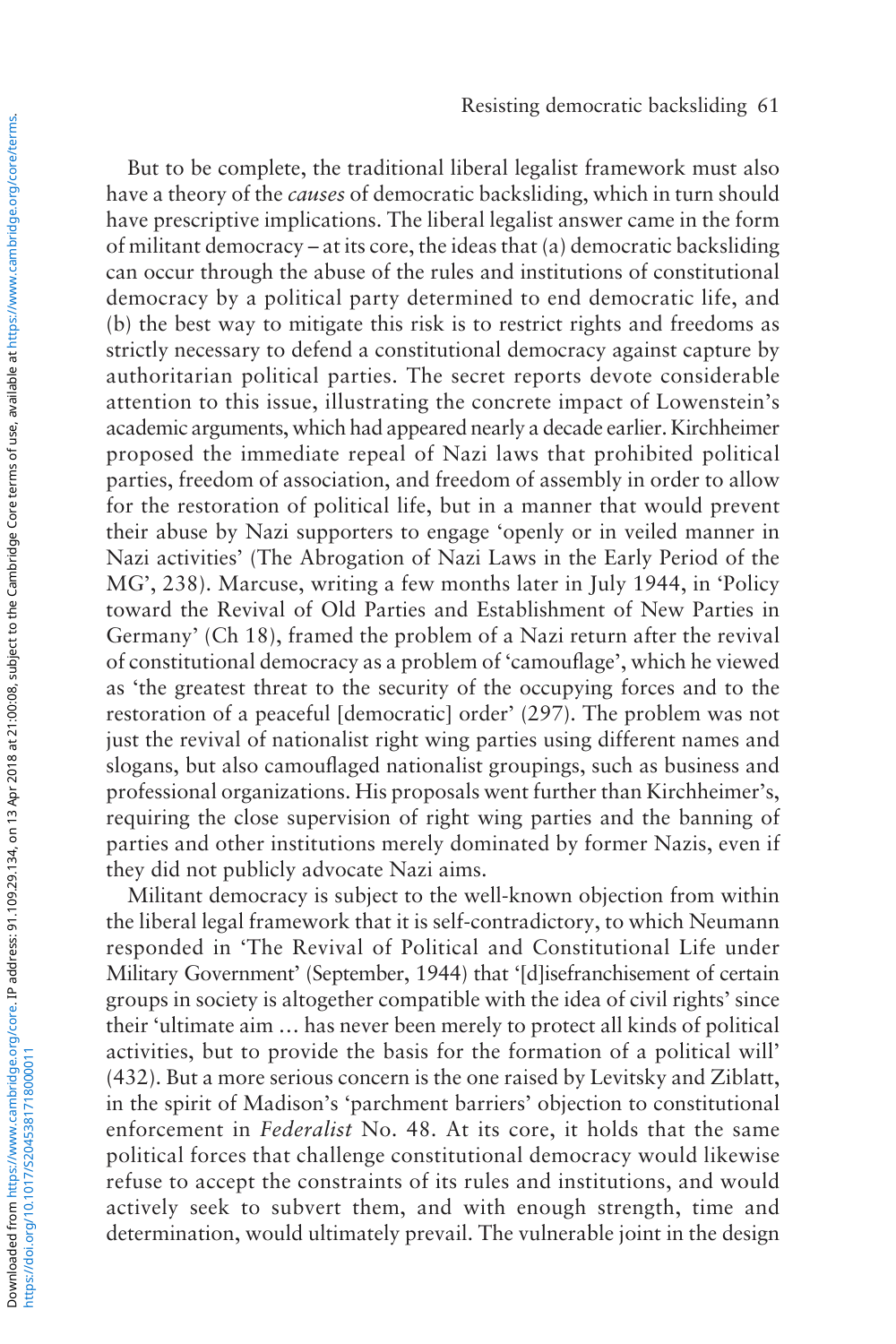of most constitutional democracies is the power to appoint judges and the bureaucracy who would oversee and enforce the norms of militant democracy; appointment powers cannot anticipate and prevent every kind of abuse.

Lowenstein, the originator and public champion of militant democracy, never squarely addressed this question. But we can infer what his answer might have been from his views on the prospects for the success of the broader project of legal reform in Germany under American military occupation. He served as a legal advisor to the American Military Government after the war, which gave him a first-hand, insider's perspective. In a little-known article published in 1948, based on his own experiences in Germany, he appeared to concede that a liberal legal approach to the democratic reconstruction of Germany, at least on its own, would not suffice.<sup>9</sup> Lowenstein observed that 'few of the legal staff realized in advance the degree of moral erosion to which Germany had been subjected by the Nazi regime' and had not realised their task extended beyond the design of law and legal institutions to 'the even more exacting assignment of rediscovering under the Nazi rubble the Gestalt of the German social and legal order'.10 Rather than confront this fundamental problem, American legal advisors instead retreated into liberal legalism, specifically taking 'refuge in and shelter behind the institutions and techniques of home', on the basis of a naïve belief 'that the laws of social causation are identical in different environments'.11 So perhaps hard experience proved that the ambition of liberal legalism was impossible; 'in retrospect, it may seem doubtful whether any program of boldly recreating German life in the image of the conqueror could have succeeded in the face of the ingrained social habits of the German people'.12

By extension, Lowenstein might have likewise concluded that the project militant democracy was doomed from the start, and could be overwhelmed by the 'ingrained habits of the German people'. Indeed, what Lowenstein seems to be implying is that what brought down Weimar was not merely a coup by a small, determined group of fanatics through constitutional means, but a broader set of social forces that at the very least failed to resist the Nazi takeover and undermined constitutional stability. Although the secret reports did not expressly acknowledge this problem directly, the theorists could not have been unaware of it, given the failure of constitutional

https://doi.org/10.1017/S2045381718000011

<sup>9</sup> K Lowenstein, 'Law and the Legislative Process in Occupied Germany: II' (1948) 6 *Yale Law Journal* 994.

<sup>10</sup> Ibid 996.

<sup>11</sup> Ibid 997.

<sup>12</sup> Ibid.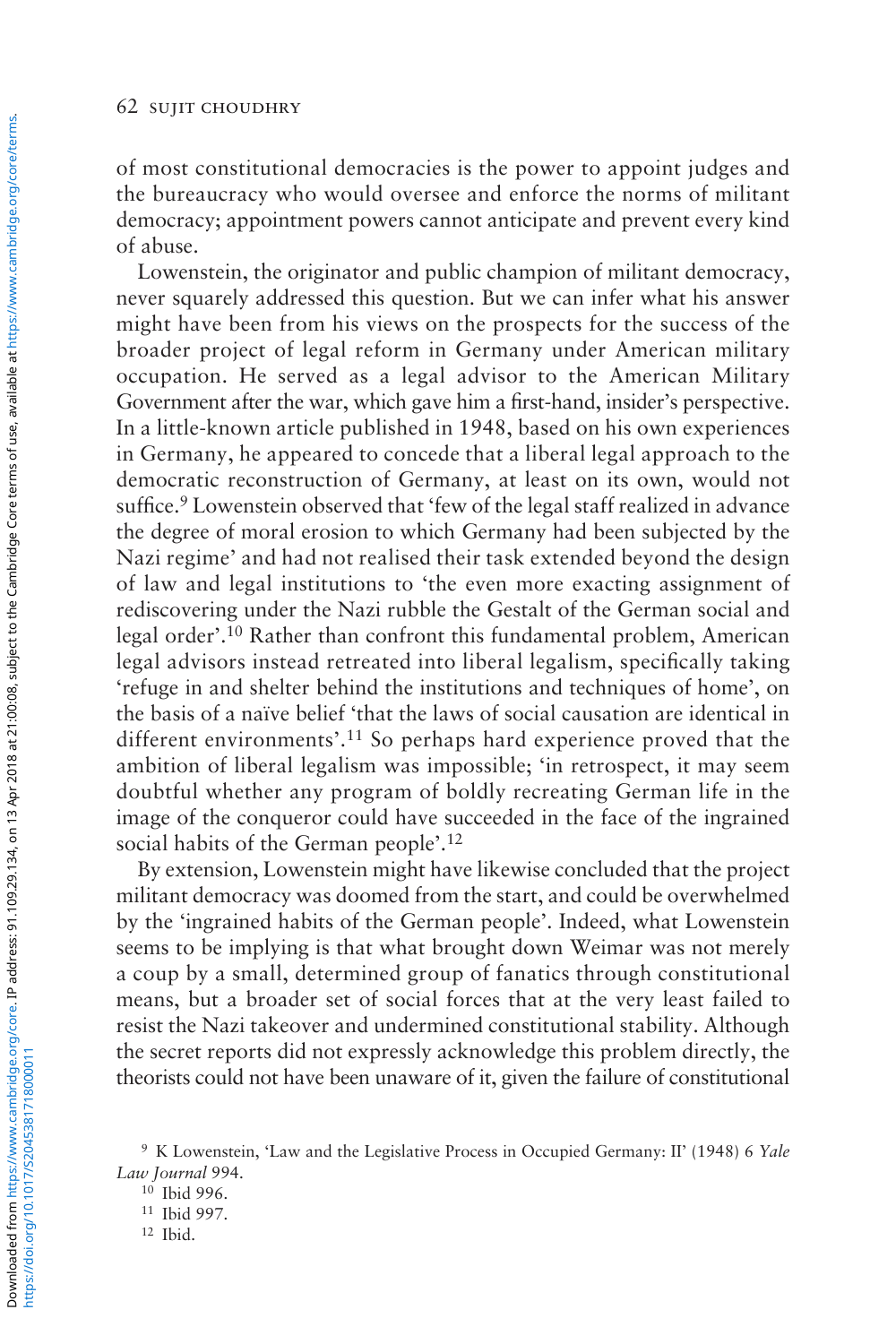democracy in Weimar and the manifest need for denazification, which conceded the limitations of a liberal legal focus on texts and institutions. Neumann came closest when he said that a policy of denazification 'would still leave the forces of reaction and aggression entrenched in Germany's social and political structure' ('The Revival of Political and Constitutional Life under Military Government', 427). This is just as much a worry about the prospect for constitutions to resist democratic backsliding as it is to the whole project of liberal legalist constitutional reconstruction.

Perhaps in response to this challenge, the reports shift gears and speak in a second, distinctive voice – that of social and political theory. One can trace through the secret reports and their specific policy recommendations a theory of constitutional stability that sheds light on Weimar and its breakdown, the power structure of the Nazi regime, and the conditions for building a politically more durable constitutional democracy after the Nazi defeat. Marcuse produced the bulk of this analysis, although Neumann contributed as well. This theory of constitutional stability is built around the notion of *social stratification*. The secret reports organise German society under democratic rule into a distinct set of social groups, each with common economic interests, political goals to pursue those interests, and a shared identity that enables them to translate those interests and goals into collective political action. On the right, these groups included the agrarian aristocracy of the Junkers, the traditional source of Prussian economic and political power; heavy industry, which had eclipsed the Junkers as the heart of the German economy; and the military, where the officer core dated from the Imperial era and was dominated by the nobility. On the left, there was labour, working in the industrial economy. In the centre of the political spectrum, the old middle classes and peasants were 'no longer a decisive political factor', in Marcuse's view ('Policy toward the Revival of Old Parties and Establishment of New Parties in Germany', 287). Rather, on his account, the centre consisted of 'a Catholic integration of members of all social groups, holding the balance between Right and Left' (299).

These social groups, in turn give rise to distinctive *political parties*. As Neumann put it, in Germany (and indeed, across Europe), political parties 'are not arbitrary creations but sprang from a definite social stratification' ('The Revival of Political and Constitutional Life under Military Government', 422); that is, there is an underlying, social structure, 'of which the Germany party system was a reflection' (422). For the social groups of the right, the parties which they spawned, and which advocated for the interests in politics, were the German National People's Party and the German People's Party; for the left, it was the Social Democratic Party (SPD) and the KPD; for the centre, the Centre Party and the Bavarian People's Party. The core of politics consists of how social groups, through their respective political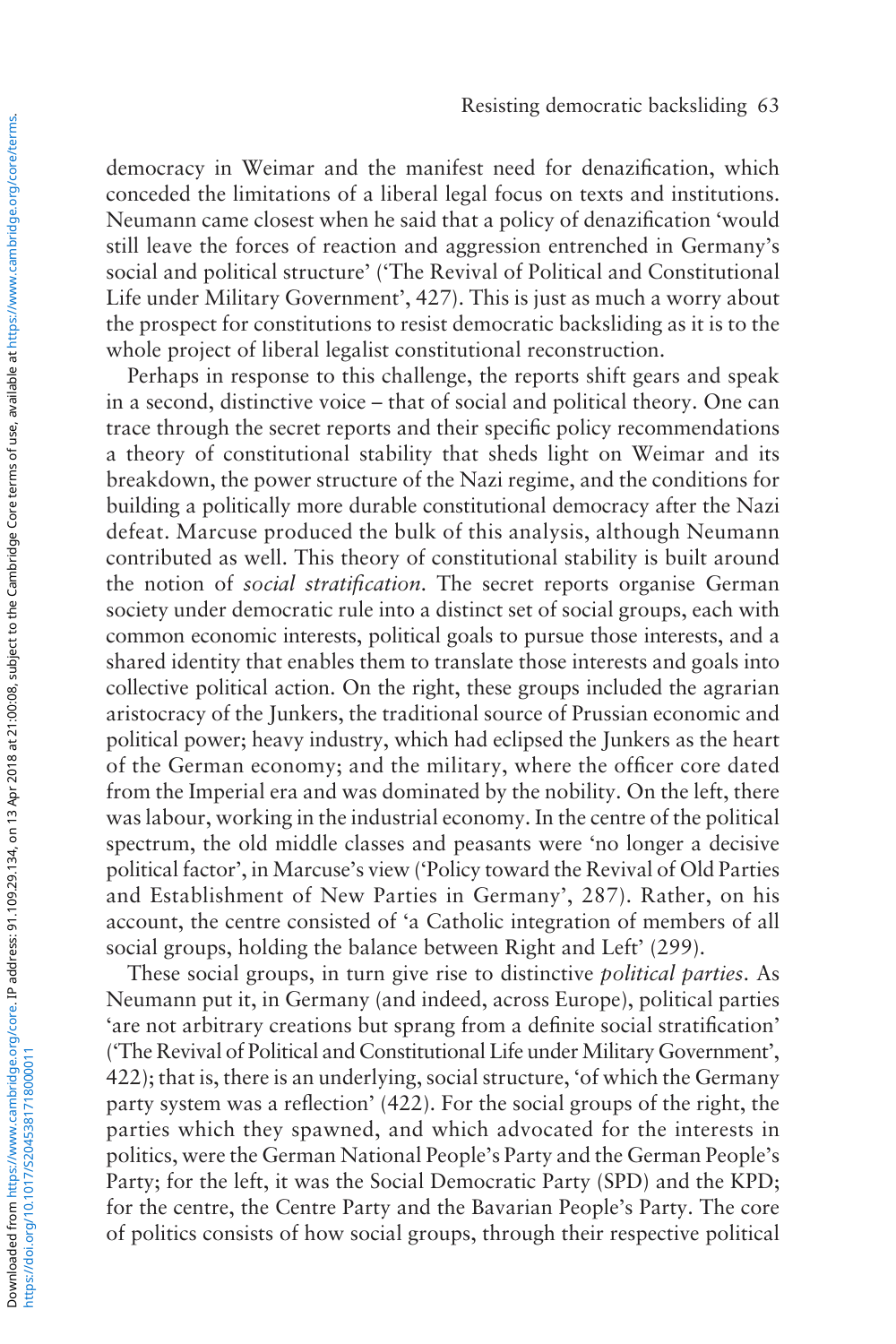parties, frame and negotiate political claims, and contest and work within relationships of economic and political power that accept certain outer boundaries or fixed presuppositions; these relationships constitute a *social structure*. Politics occurs across multiple arenas – centrally, the Parliament, but also, crucially, in the economy. And the mechanisms or means of politics vary by context. In some cases, it is the constitution itself; in other cases, it is through contracts or collective agreement; in yet others, is through formal alliances or pacts. A constitutional order reflects, and is nested in, a broader political economy that organises relationships among these groups.

The reports develop and apply this social and political theory to offer a positive account of the founding of the Weimar Republic and its collapse, the political economy of the Nazi regime, and the likely nature of post-Nazi political life. The common thread is that political change consists of, and can be explained by, shifting power relations among social groups. In the 'Social Democratic Party of Germany' (Ch 14), published in September 1945, Marcuse explained that at the founding of Weimar, the SPD 'did not obtain a popular and parliamentary majority' (205) and therefore had a choice – to fight for the goal of socialism with 'the radical left … in a revolutionary class struggle for socialism against the ''bourgeoisie parties'', or it could cooperate with the latter within the framework of the capitalisticdemocratic state' (205). It chose to advance social and economic reform in the service of workers *within* a democratic, capitalist framework. These commitments were formalised in 1918 through pacts with the Army to jointly combat the revolutionary left, and with entrepreneurs to negotiate wages and the conditions of work while respecting property rights. These pacts provided the foundation for democratic cooperation with bourgeoisie parties in coalition governments, and to maintain 'the labor movement within the framework of legalism and parliamentarism' (205). This entailed that 'the SPD had to uphold the Weimar Republic not only against the monarchists and other enemies on the right, but also against a considerable part of the labor movement itself' because the 'SPD regarded itself as part of the existing state rather than as the opposition to the state' (206). This commitment to the constitutional regime led the SPD to reconceive and transform even one of its basic forms of political action, the political strike, because it 'saw in the political strike a threat to their position and their vested interests in the prevailing state' (206).

Although the Nazi regime asserted absolute power, it followed that that power, as had the power of the Weimar Republic that preceded it, also derived from a coalition of the same set of social groups, which constitute the basic units of political life. To the theorists, this was not a democratic coalition, but an autocratic coalition, of the kind that has become very familiar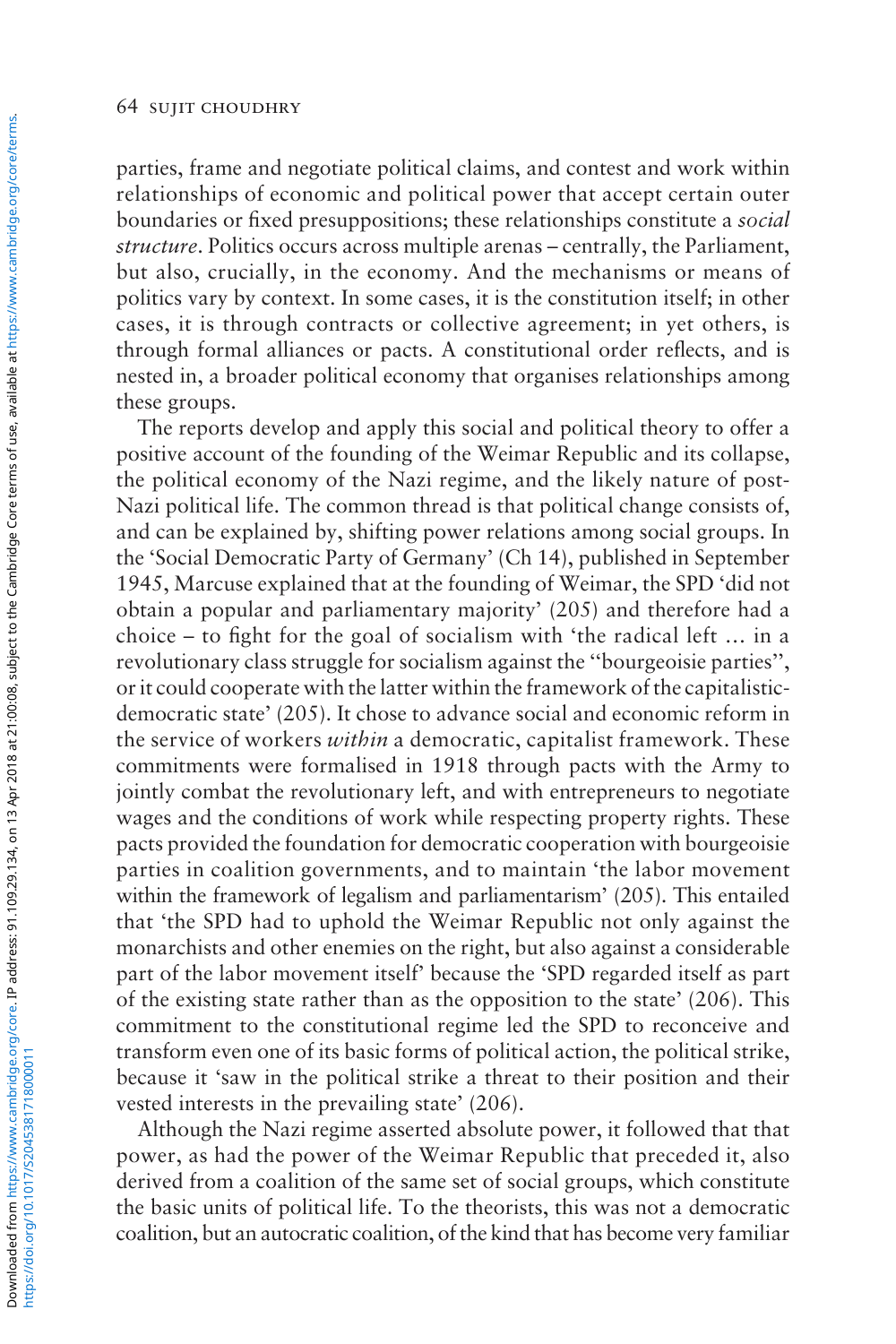to students of comparative politics. In 'German Social Stratification' (Ch 6), dated November 1943, Marcuse categorised social groups as 'rulings groups' and 'ruled groups'. The ruling groups were the Nazi party and big business, the Army and the bureaucracy, and the Junkers. For Marcuse, 'the privileged position of the ruling groups of Nazi Germany still rests on the old foundations' (79) and 'the fundamental change in the forms of political control which marked the transition from the Weimar Republic to the Nazi state was not accompanied by an equally fundamental change in the type of the ruling groups' (81). But there had been two major shifts in social stratification since the era of the Weimar Republic. The first was that 'political power is increasingly amalgamated with and even dependent on economic power' (79), as was reflected by the close alliance of business and the Nazi Party. The second was 'the disappearance of labor from the policy-making level'; under both Weimar and Nazi rule, labor had been a 'ruled group', but whereas 'under the Weimar Republic, the political decisions were the result of a compromise between the ruling and the ruled … under the Nazi regime, they result from a compromise among the ruling groups' (81). The Nazis had adopted a divide and conquer approach for labour, coopting its leadership and destroying it as an economic and political base for the opposition.

Marcuse predicted in 1943 that after the fall of the Nazis, the 'former political tendencies which have split German workers will probably be resurrected in a new form as soon as civil liberties are restored' (85–6). Writing in the dying days of the Nazi regime in 1944, Marcuse again predicted 'there will emerge a general pattern of political organization corresponding to the prevailing structure of German society' ('Policy toward the Revival of Old Parties and Establishment of New Parties in Germany', 288). The reason was that although 'the Nazi regime has abolished all parties with the exception of the Nazi Party … it did not essentially change the social stratification of which the Germany party system was a reflection' (288). What the Nazi regime had done was only to achieve 'a temporary integration' through economic cooptation – in the form of full employment – and the coercive force of 'a totalitarian terroristic apparatus' (288). However, once these two elements disappeared, 'the revived political life of Germany will, in its main lines, follow the oldestablished pattern: the party systems will revolve around the two poles on the Right and the Left' (289). While the 'names, slogans and programs' might be new, 'this will be a mere façade under which the real political issues will be fought out', i.e., economic and social policy. And indeed, in September 1945 ('The Social Democratic Party of Germany, Ch 14), in the early days of military occupation, Marcuse's prediction was borne out; he observed that 'the old social and political conflicts characteristic of modern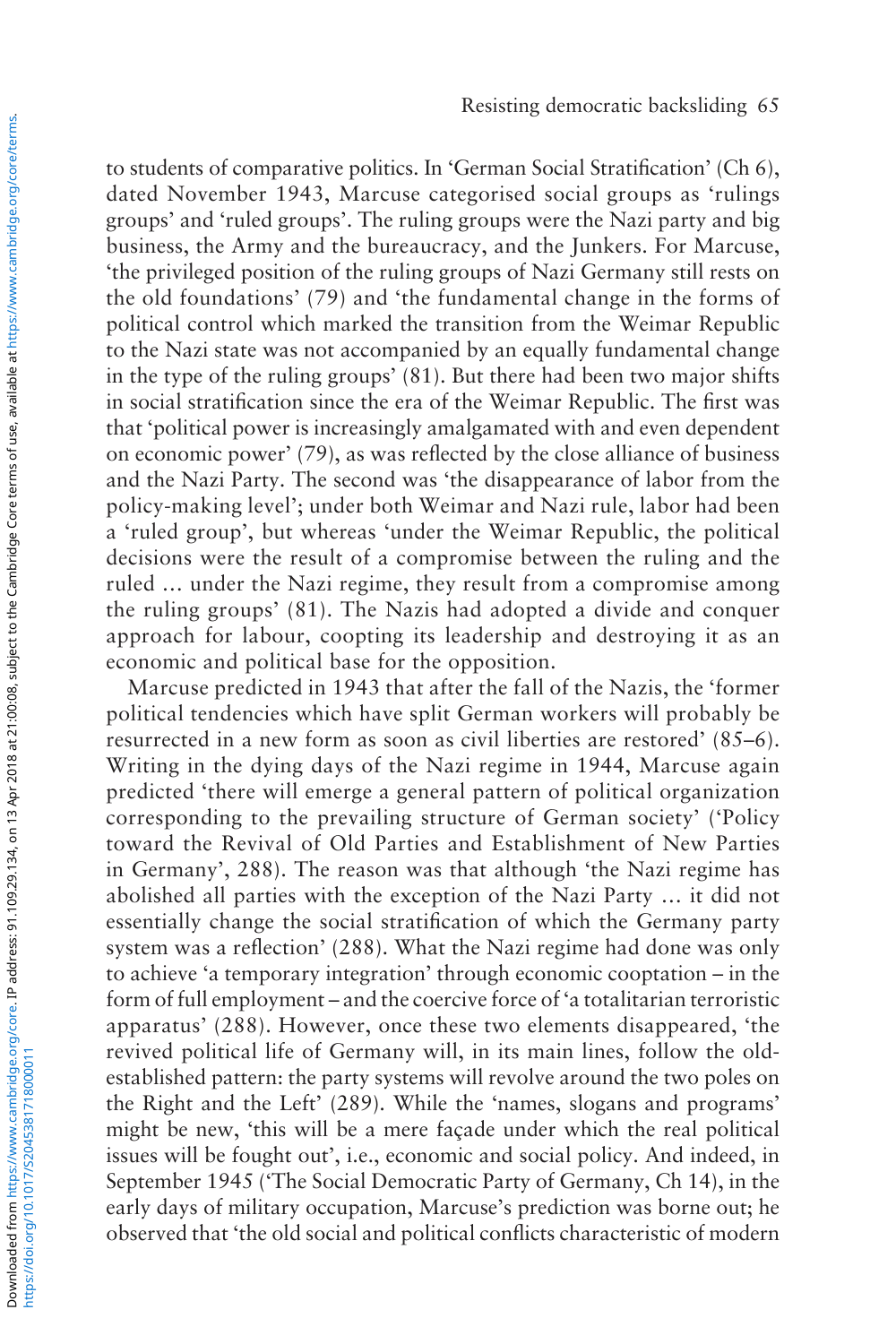Germany are reemerging' and as 'denazification has stripped the Hitlerian layers from the structure of German society, its pre-Nazi shape has begun to appear once more' in the form of political parties '[c]losely expressive of' the Weimar period 'which, representing specific social groups, worked for the most part at cross purposes', which in turn made it likely that 'the traditional conflicts are likely to reemerge' (223).

What is the relationship between social stratification, political parties, and constitutional stability? This is a key question and a puzzling omission in the secret reports. To supply the answer, we must look to back to 1933, to Kirchheimer's review of Carl Schmitt's *Legality and Legitimacy*. 13 In his essay, Kirchheimer distinguished between two accounts of democracy. We can term the first the intrinsic account, which derives from the social contract tradition. Persons are imagined as free and equal citizens who provide their hypothetical consent to the coercive power of the state by agreeing to live under a constitution that gives them the power to deliberate and vote upon laws that restrict their freedom in a scheme of individual and political liberties and freedoms. Kirchheimer suggests that the intrinsic account presupposes 'relatively uniform social classes', and accordingly that a different explanation for constitutional democracy is needed 'in a heterogeneous society' with 'distinct social classes', as was the case in Germany.14 Inspired by Charles Beard's recent economic interpretation of the American federalist constitution, Kirchheimer abstracted from it the instrumental account of constitutional democracy. In that account, 'democracy's basic virtue lies in the fact that it provides a better chance for each of the respective parties to exercise power than a non-democratic system can provide'.15 And the explanation for the fall of Weimar – which was unfolding as Kirchheimer wrote these words – was that this rational calculus of self-interest no longer held. As he wrote, the instrumental account of constitutional democracy 'contributes to the instability of democracy to the extent that political shifts may suggest to key parties or power groups that democracy no longer functions as an adequate instrument for reaching their particular goals. This appears to be the case in Germany.'16

Which group is Kirchheimer referring to? In this essay, he does not say. But what he does seem to be arguing is that the fall of Weimar and the rise of the Nazi regime was not simply the result of a small group of extremists,

<sup>13</sup> O Kirchheimer, 'Remarks on Carl Schmitt's Legality and Legitimacy' (1933) 68 Archiv für Sozialwissenschaft und Sozialpolitik 457 in W Scheuerman (ed), *The Rule of Law Under Siege: Selected Essays of Franz L. Neumann & Otto Kirchheimer* (University of California Press, Berkeley, CA, 1996) 64.

<sup>14</sup> Ibid 70.

<sup>15</sup> Ibid.

<sup>16</sup> Ibid.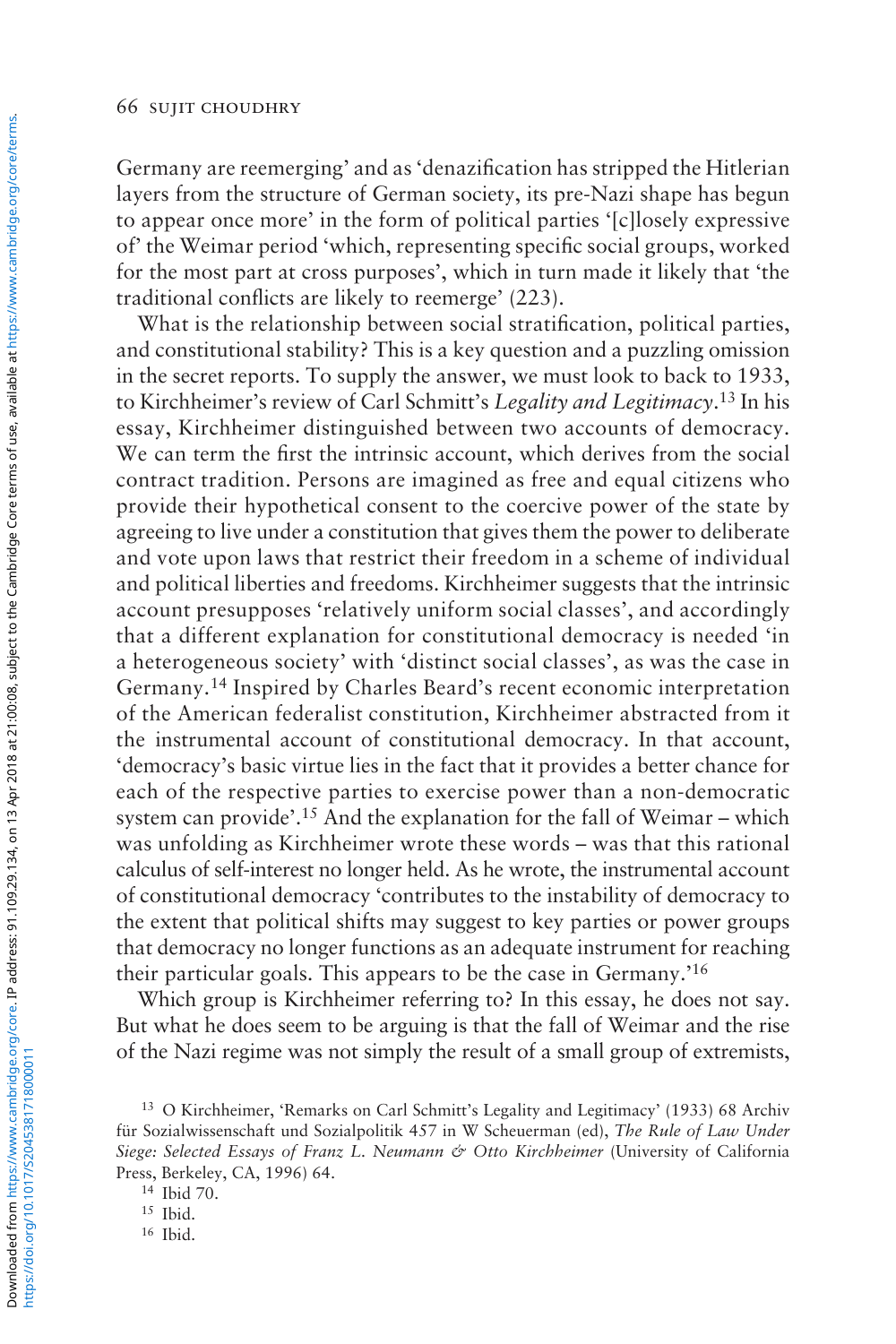through some sort of legal-democratic coup, who seized power over the objections of the social groups that came together in the pact that was the Weimar constitution. Rather, he appears to suggest that one or more of the constituent social groups of modern Germany chose to exit from this arrangement, bringing the constitutional order tumbling down. The reports are silent on this crucial detail, although the implication is that big business, the bureaucracy and the army saw it in their interest to achieve their goals outside of constitutional democracy. In the democratic reconstruction of Germany, the theorists proposed specific elements of constitutional design as part of an instrumental case for constitutional democracy that were meant to mitigate this risk from materialising in the future.

Some of these are familiar. An important question was the choice of electoral system. Weimar had been plagued by unstable coalition cabinets that were a product of a fragmented legislature, in turn the result of a system of proportional representation with a minimal threshold that incentivised the proliferation of political parties, and which set the stage for the Nazi seizure of power. One idea in response to this experience was to shift to a system of constituencies and plurality voting, that would be more likely to produce two large, umbrella parties that would alternate with major governments, introducing stability into the constitutional system. Neumann acknowledged this concern, in 'Revival of German Political and Constitutional Life under Military Government', published in November 1944, and his response merits careful attention. He noted it would be possible to redress this deficiency in proportional representation by raising the threshold, as Germany eventually did. But this merely eliminated an objection to proportional representation; it was not in itself a positive reason to opt for proportionality representation over plurality voting. Neumann's positive case was as follows (434):

If it is the aim of MG to achieve internal stability in Germany, in order to prevent the ascendancy of more demagogues and to minimize the danger that secret Nazis and other agents will infiltrate all political groups, the organized political parties should have every opportunity to dominate the field. The parties can control the electorate and their candidate. Proportional representation allows the organized parties to achieve a predominant position in politics.

Within political parties, there is a balance of power between party elites – career politicians, party officials, and expert advisors – and the party rankand-file. Neumann supposes that the party leadership is a relative source of political moderation, and is more likely to see ongoing advantage to pursuing policy goals within the constitutional order than the rank and file, which is more vulnerable to radicalisation. This was a particular concern in the dire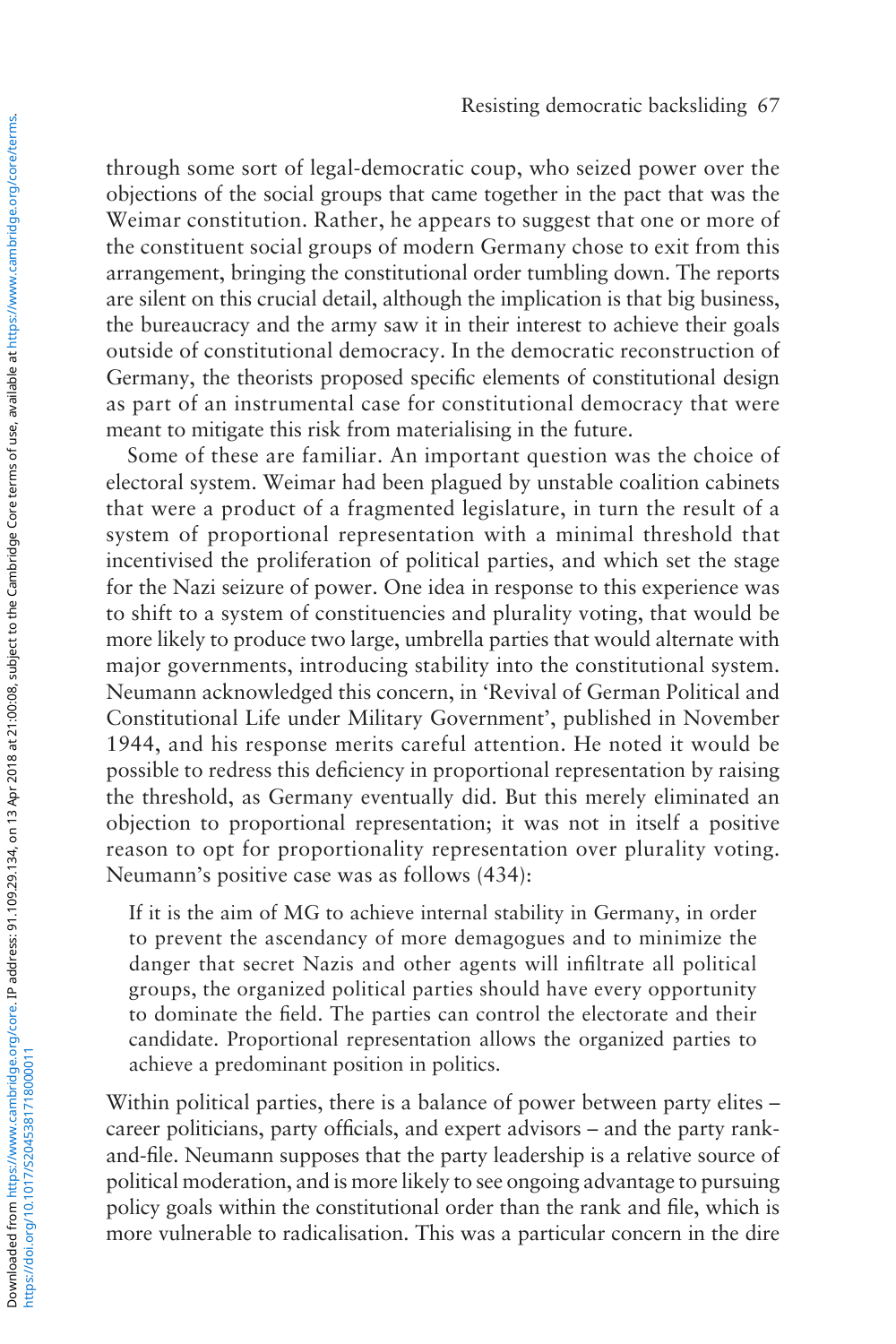circumstances of post-War Germany, Neumann reasoned, because a significant proportion of voters were focused on day-to-day survival, which 'leaves the political field to determined minorities which may or may not reflect the unconscious demands of the masses' and capture political parties (423). Proportional representation would strengthen party leaders relative to voters. Indeed, he went further, and said 'they would control the electorate', making them the principal actors of political choice. Strong and relatively autonomous political parties would yield constitutional stability.

This was a radical stance at the time, especially because of the widespread disrepute in which political parties were regarded in the Weimar Republic. Carl Schmitt's critique of the manner in which the rise of political parties had subverted the institutions of parliamentary democracy, reflected widely views.17 For Schmitt, Parliament was a forum for 'discussion', which he understood to be 'an exchange of opinion that is governed by the purpose of persuading one's opponent through argument of the truth or justice ... or allowing oneself to be persuaded', coupled with a 'disinterrestedness' consisting of 'freedom from selfish interests'.18 Political parties, built around sectional interests, had converted parliamentary decision-making into 'an object of spoils and compromise for the parties and their followers'.19 The rise of political parties had shifted effective decision-making authority away from parliament to '[s]mall committees of parties or of party coalitions' who 'make their decisions behind closed doors', replicating 'the secret politics of princes' to which parliamentarism was a response.<sup>20</sup> Schmitt's views were held across the political spectrum; arguably German democrats were even more critical of political parties in the face of the inability of parties to stem the Nazi rise to power.

During the Weimar period, Hans Kelsen was a lone voice defending the essential role of political parties to modern parliamentary democracy, in *On the Essence and Value of Democracy*.<sup>21</sup> For Kelsen, political parties serve a number of important functions: they '*unite* the like-minded to ensure their influence in shaping public affairs' because 'the isolated individual has no real political existence whatsoever, because he can gain no actual influence on forming the will of the state<sup> $22$ </sup> – i.e. interest aggregation; they

<sup>22</sup> Ibid 92 (original emphasis).

<sup>17</sup> C Schmitt, *The Crisis of Parliamentary Democracy* (MIT Press, Cambridge, MA, 1985).

<sup>18</sup> Ibid 5.

<sup>19</sup> Ibid.

<sup>20</sup> Ibid 49–50.

<sup>&</sup>lt;sup>21</sup> H Kelsen, 'On the Essence and Value of Democracy' in AJ Jacobson and B Schlink (eds), *Weimar: A Jurisprudence of Crisis* (University of California Press, Berkeley, CA, 2001) 84. For a helpful discussion of Kelsen's views, see Y Mersel, 'Hans Kelsen and Political Parties' (2006) 39 Israel Law Review 158, 160–5.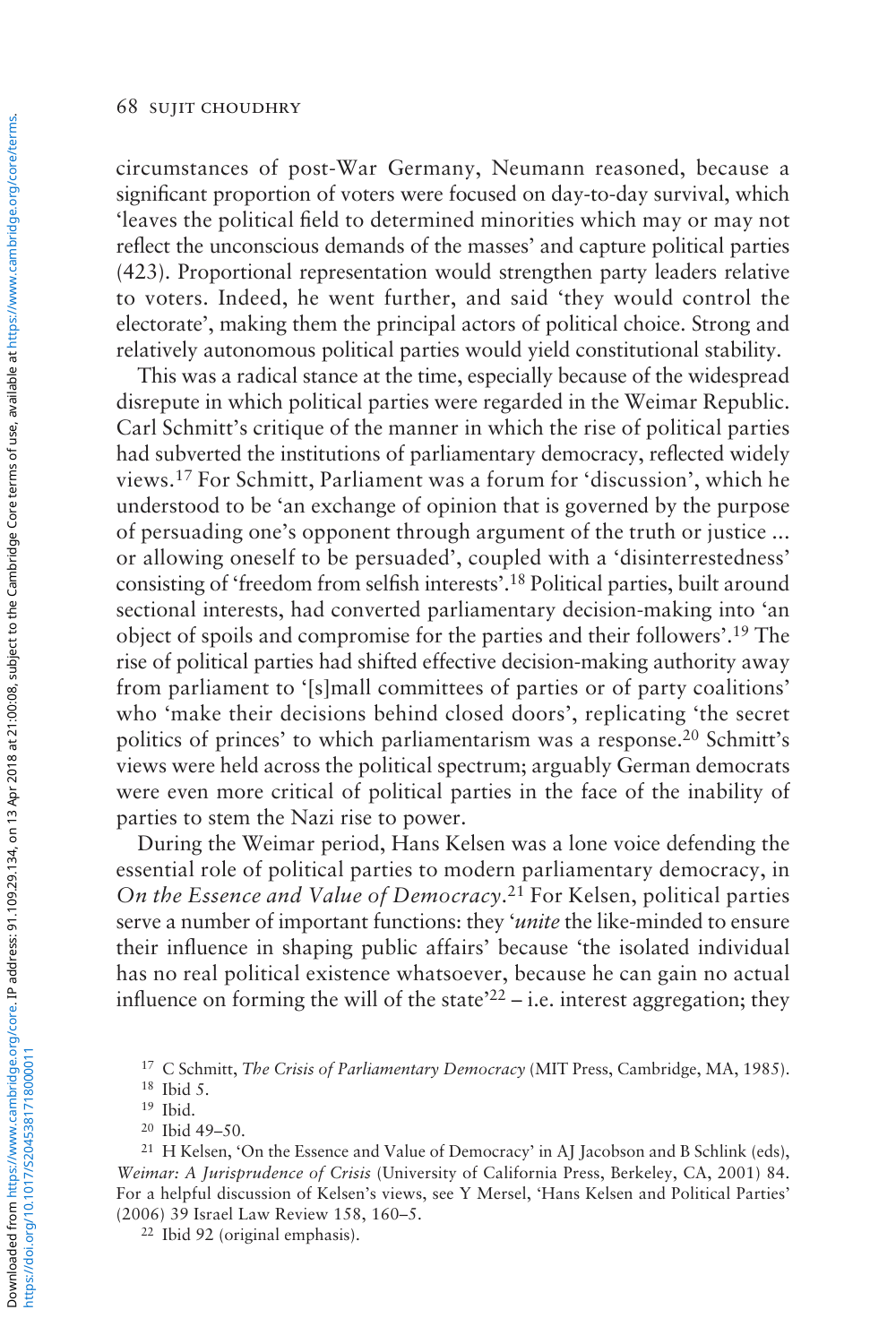create 'the organizational conditions' for reaching a 'common will' which is 'a compromise among opposing interests' – i.e., facilitating political negotiation; they check the 'the ideal of a collective interest above and beyond group interests and thus "supra-partisan"' which is no more than a disguised attempt to serve 'the interests of a dominant group' – i.e., checking tyranny.23 He concluded it was imperative 'to anchor political parties *in the constitution* and give legal form de facto to what they have long since become: organs forming the will of the state' – i.e., '[a] democracy is necessarily and unavoidably a *party state*'.24 By suggesting that parties should have some degree of institutional autonomy from voters and individual politicians, the secret reports went even further than Kelsen; while Kelsen appeared to conceptualise parties as agents of individuals and the social groups to which they belonged, the theorists suggested that parties were independent entities in and of themselves – a truly radical position indeed. This raised in acute form the question of internal party democracy, which Kelsen was alert to.25

A second important idea concerns the non-state, institutional support for parties. An important issue high on the agenda for the Allied Military Government was the fate of the German cartels. Germany had a business culture that encouraged industrial combinations (which had vertical and horizontal dimensions) long before the Nazi regime, which was facilitated by a lack of antitrust regulation. These cartels were important interlocutors of the SPD in the early post-Imperial period, and continued to consolidate and expand during the Weimar era. Under Nazi rule, the cartels became instruments of state policy to facilitate war production; the regime consolidated them, established compulsory membership, and delegated authority to cartels to regulate the economy. Indeed, many leaders of cartels became Nazi party members, fusing political with economic power. The reports advocate a Nazi purge that would be wide and deep – and on this logic, it should have extended to the cartels.

But Neumann categorically rejected this approach in 'German Cartels and Cartel-Like Organizations' (Ch 17, July 1944). His reasoning was that the 'political power of industrialists resides essentially in their wealth and control of large corporations', such that 'any program to eliminate the fundamental economic foundations of German aggression would involve profound changes in the entire structure of individual and corporate property in Germany' (281). The constitutional argument is that Neumann

<sup>25</sup> Ibid 94 ('Anchoring political parties in the constitution also makes it possible to democratize the formation of the will of the community *within this sphere*.') (original emphasis).

<sup>23</sup> Ibid 92, 93.

<sup>24</sup> Ibid 92 (original emphases).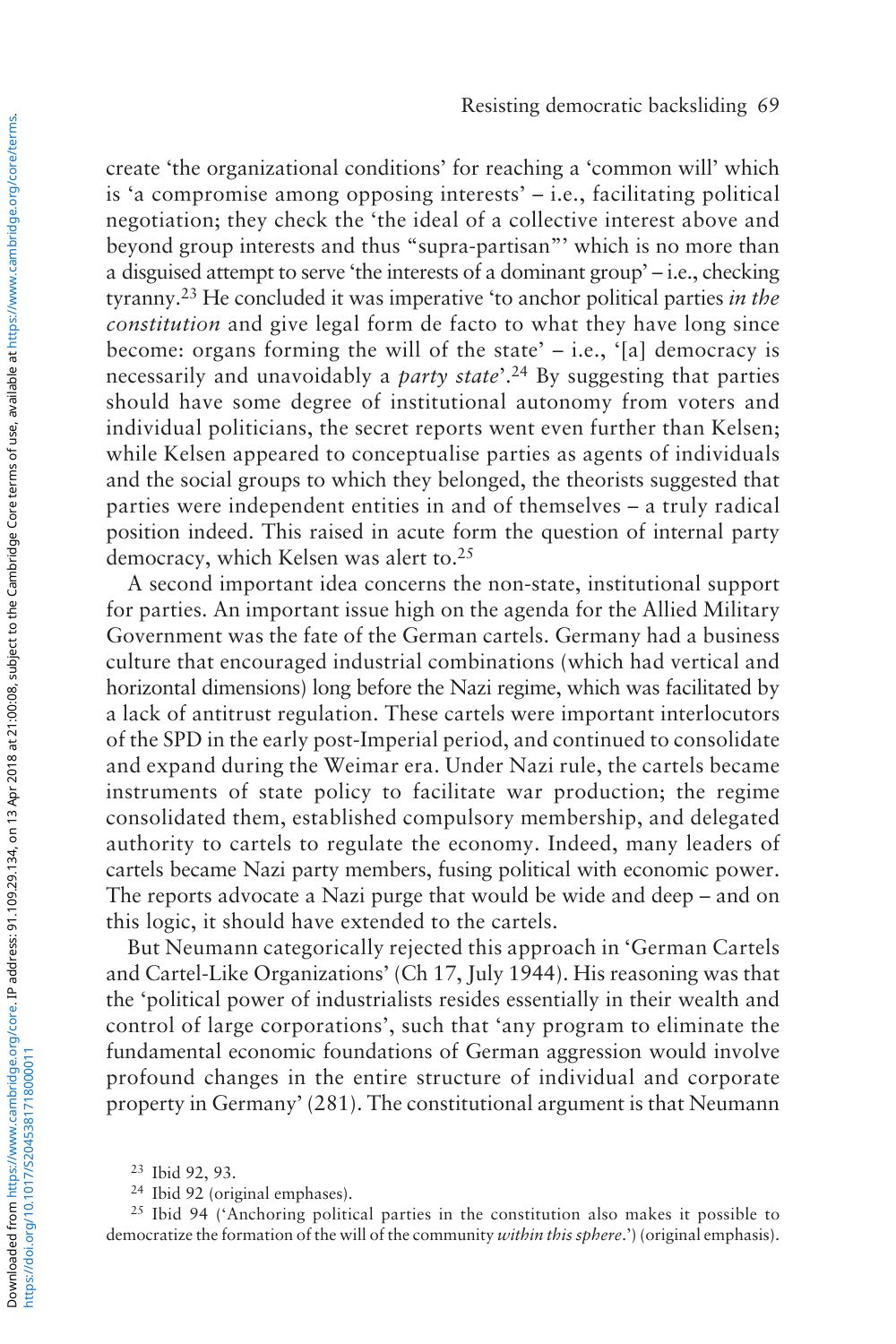foresaw large industry as a constituent social group of a post-war constitutional order, and that its wealth was a source of economic and political power – in a way that corresponded to how industrial labour was an economic and political asset for a revived SPD. Protecting and safeguarding big industry's property rights from the outset, as a baseline for a new German regime, the military authorities would increase the likelihood that a new right wing party would participate in a new constitutional order to protect those interests. Political contestation would be bounded by the underlying political economy, including capitalist democracy, whose core elements would be protected in the constitution.

What is conspicuously absent from the theorists' vision for post-War Germany is any notion of the power of judicial review. Yet the importance of courts to the success of democratic reconstruction was a central preoccupation of the secret reports, and indeed, were a key reason why the theorists recommend a comprehensive process for vetting the entire German judiciary. So what explains the omission of judicial review, alongside a commitment to constitutionalism and a frank recognition of the centrality of courts to a constitutional democracy? Part of the answer may lie in the fact that the secret reports were written by social democrats, living in the United States after the Court-packing crisis and the demise of the *Lochner* era. For constitutional scholars committed to the regulatory, redistributive state, the conflict between the political branches and the Court over the constitutionality of the New Deal shattered their faith in judicial review. Leftists across the world shared the scepticism of the left in the United States toward judicial review – including, in all likelihood, the theorists, given their support for the SPD.

So the challenge was to conceptualise a kind of constitutionalism and judicial review that would avoid the risks of *Lochner*. One answer would be a constitutionalism enforced *without* judicial review – that is, a system of constitutional *self*-enforcement. But another would be a much more limited role for judicial review, on the Kelsenian model – *a priori*, abstract, lodged in a specialist constitutional court, and capable of being triggered by different constitutional institutions (e.g. the *Länder*) that might be under the control of a political party in opposition nationally, or by opposition members of the legislature, in order to safeguard their constitutional protections. Judicial review in the American model, which gives ordinary citizens direct access to the courts to protect their rights, would be excluded.

## **III. Conclusion**

In *Political Liberalism*, John Rawls distinguishes between two grounds of stability for a basic structure of political and economic institutions: a *modus*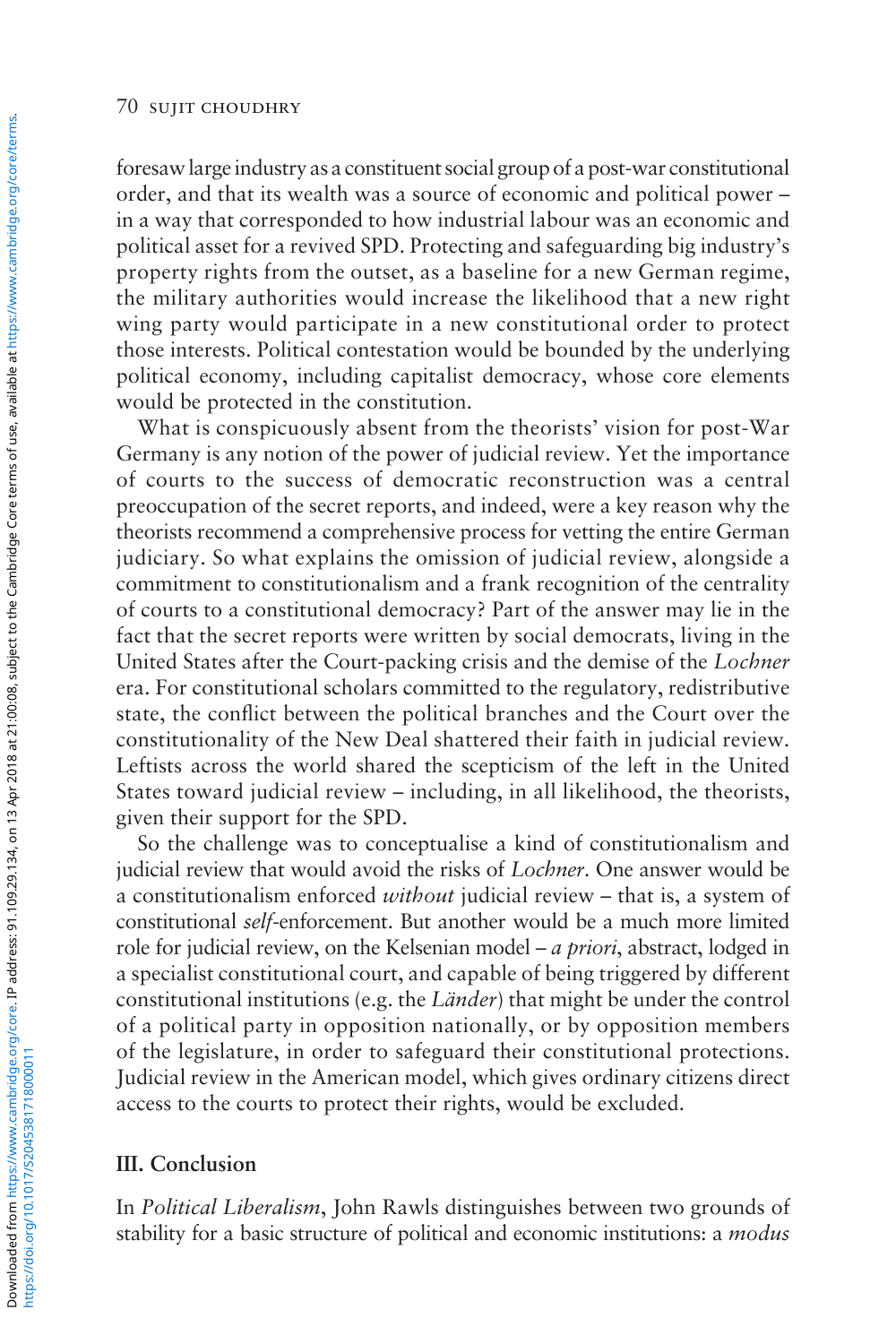*vivendi* and an overlapping consensus.26 A *modus vivendi* arises from a balance of interests among competing social groups; it is contingent and, for that reason, fragile. A shift in the assets and interests of contending forces may destabilise a *modus vivendi* and therefore bring down the basic structure. An overlapping consensus, by contrast, produces political stability through a shared consensus around a public set of justifications for the basic structure – that is, a public constitutional culture – that becomes internally anchored among members of heterogeneous social groups. Political stability is anchored in the right reasons, which Rawls argues is a more resilient foundation for a basic structure than a contingent and potentially shifting calculus of self-interest.

The theory of constitutional stability offered by Kirchheimer, Marcuse and Neumann offers an account of how a *modus vivendi* can serve *as the foundation for an overlapping consensus*, and the role of constitutions in that process. The key is constitutional design. Constitutional design creates a framework for bounded partisan pluralist contestation that is nested within the underlying political economy, within which the major social groups engage in political conflict and compete for power according to the rules and under the institutions of a constitutional order, because it is in their mutual advantage to do so. Kirchheimer explained how the shift from *modus vivendi* to overlapping consensus might occur on the eve of his exile from Germany and the collapse of Weimar:<sup>27</sup>

Every social system possesses a need for a certain legitimization and strives … to transform itself from a set of factual relations of power into a cosmos of acquired rights. … the legitimation of the given system of social power is achieved through the forms of the existing legal order.

For Kirchheimer, through iterative political interaction, over time, of living under and managing and settling political disagreement through a constitutional regime, a public constitutional culture can emerge from this shared practice, that both explains and justifies the constitutional framework within which it occurs. This is how the 'existing legal order' – of which the central component must be its constitution – begins as a system of 'factual relations of power' and transforms into a 'cosmos of acquired rights'.28

Weingast has argued more recently, in parallel fashion, that rational calculation can give rise to common values, or even 'veneration' and

<sup>26</sup> J Rawls, *Political Liberalism* (Columbia University Press, New York, NY, 1993).

<sup>27</sup> O Kirchheimer, 'Legality and Legitimacy' (1932) 9 *Die Gesellschaft* 8–20, in W Scheuerman (ed), *The Rule of Law Under Siege: Selected Essays of Franz L. Neumann & Otto Kirchheimer* (University of California Press, Berkeley, CA, 1996) 44, 44.

<sup>28</sup> For a similar argument, see F Almeida, 'The Emergence of Constitutionalism as an Evolutionary Adaptation' (2014) 13 *Cardozo Public Law & Policy Journal* 1.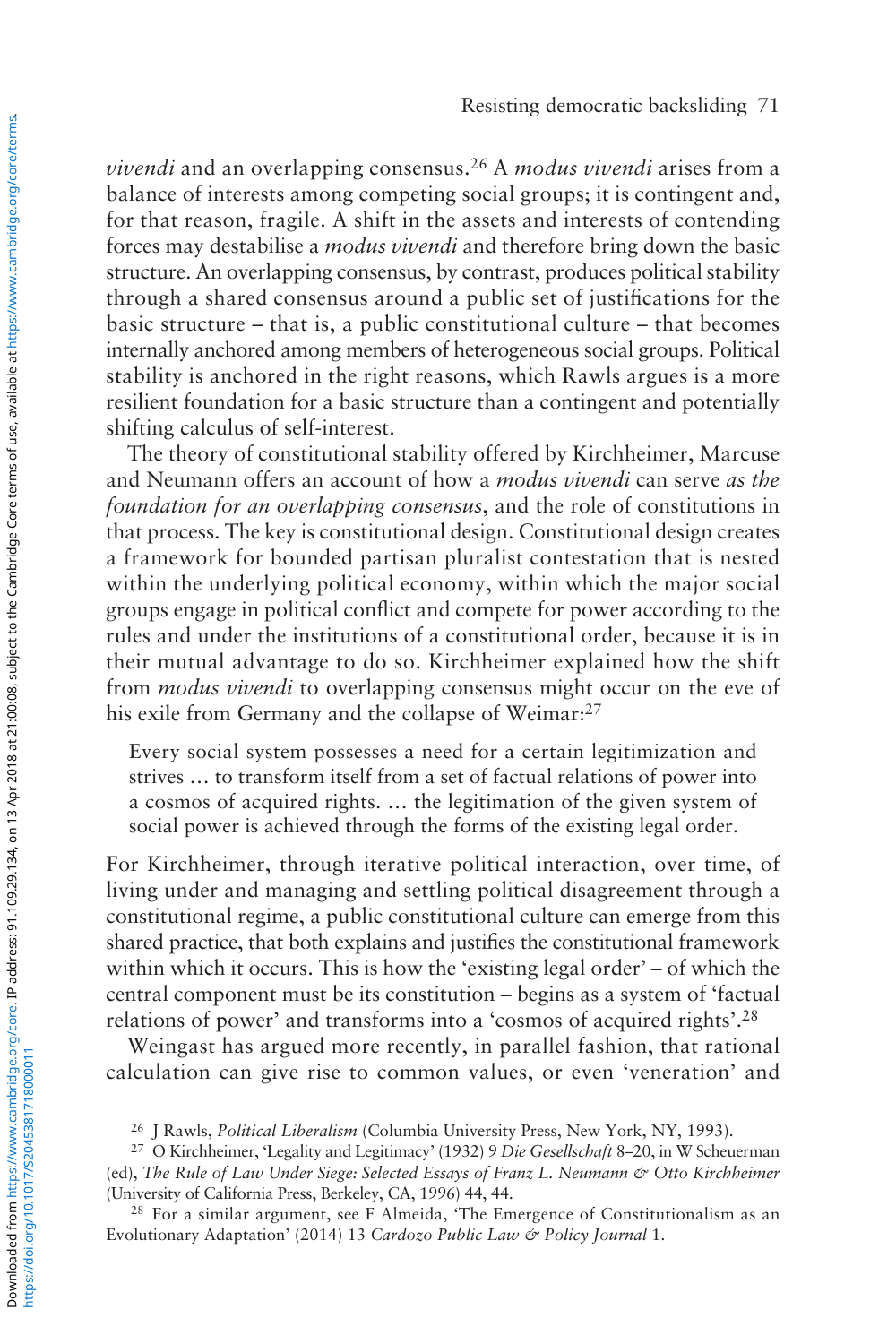is therefore also a characteristic of a regime of constitutional selfenforcement.29 On Weingast's view, however, 'democratic stability rarely arises from veneration, however, because veneration is not antecedent to democracy's consolidation but is a product of it'; self-enforcement, on his account, 'roots democratic stability in rational calculation'.30 I think Kirchheimer would disagree with Weingast – that is, he would view the 'cosmos of acquired rights' as an additional source of ballast in the vessel of constitutional democracy. Nonetheless, he would likely concede – as would  $I$  – that veneration can only do so much to offset rational calculation. In other words, while an overlapping consensus enhances constitutional stability, a modus vivendi is a *sine qua non*.

Weingast introduces the concept of the constitution as a 'focal point' that captures it how it can coordinate elite and mass expectations and behaviour in a system of self-enforcement – even without judicial review. In their own theory of self-enforcement, I think that Kirchheimer, Marcuse and Neumann would imagine constitutions as focal points in two senses, each corresponding to a different source of constitutional stability. A constitution can be an *instrumental* focal point by providing a public framework for political decision-making that can shape expectations, behaviour, and assessments of behaviour. But a constitution can also be an *expressive* focal point by providing the raw material for the creation of a public culture – perhaps even to create an after-the-fact narrative of a 'constitutional moment' that elides over the interest-driven nature of constitutional bargaining. This is the beginnings of an answer to comparative politics about the role of constitutions in resisting democratic backsliding.

The secret reports suggest that we should rethink how we talk about the Basic Law in the comparative constitutional imagination. The Basic Law is the world's archetypical, and arguably the most successful postauthoritarian constitution. In an era of global threats to constitutional democracy, it has never been more important to learn from the Basic Law and the Weimar Republic whose fall it was a response to. So what lessons can we draw?

One set of lessons – the dominant narrative – sounds in liberal legalism. The Basic Law is the constitution of absolute values, unamendable, and eternal. Its foundation is Article 1, which entrenches the right to dignity as absolute. These rights are subject to strong-form judicial review by a newly

<sup>30</sup> Ibid.

<sup>29</sup> B Weingast, 'The Political Foundations of Democracy and the Rule of Law' (1997) 91 *American Political Science Review* 245, 262.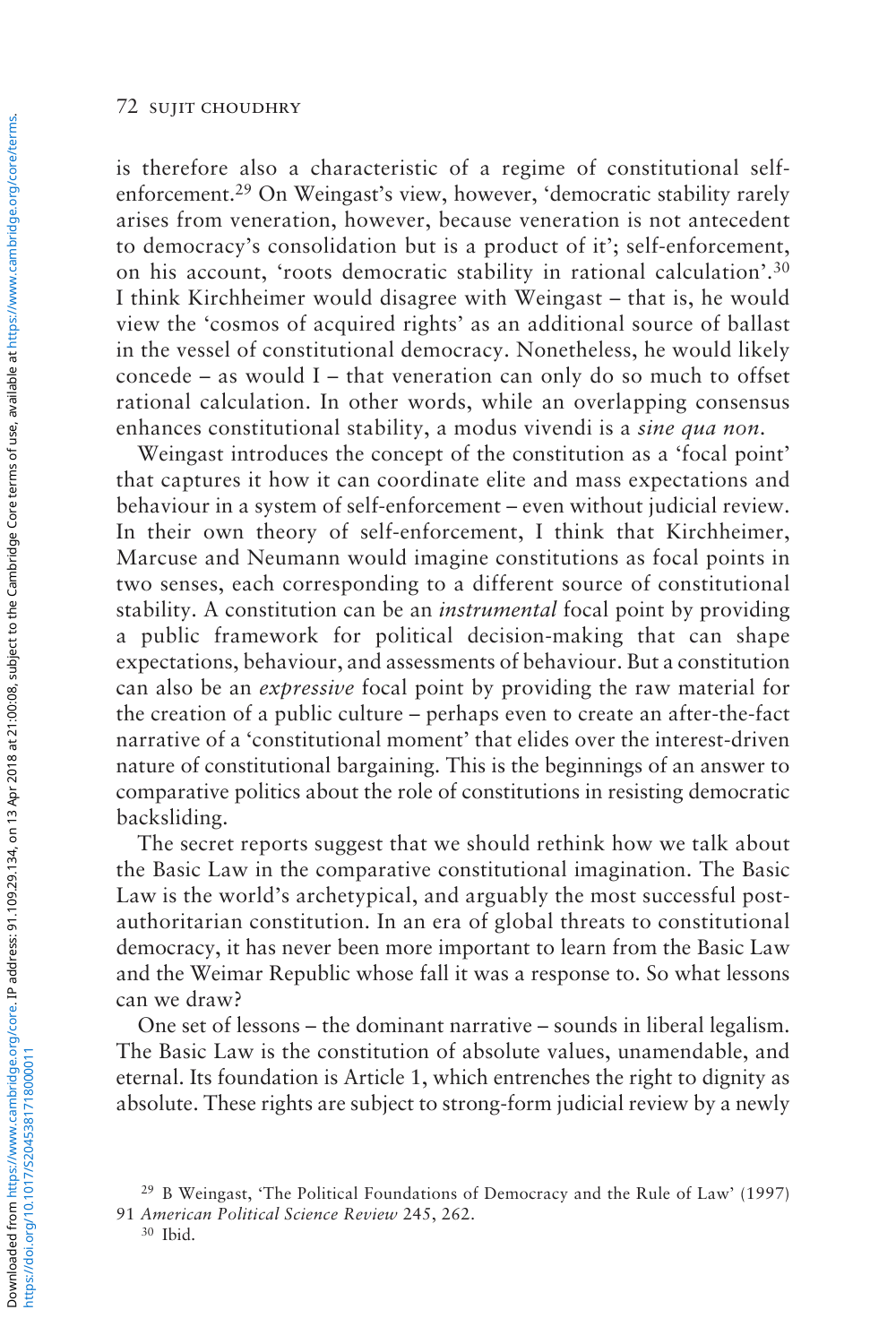created, independent, specialist Constitutional Court. The Basic Law entrenches the basic structure the German constitutional order – as a rights-protecting, democratic, federal republic committed to the rule of law – as beyond the scope of constitutional amendment (Article 79(3)). It views politics negatively, as a potential threat to these fundamental values, and creates mechanisms in the name of militant democracy to hem in politics. Article 18 empowers the Constitutional Court to oversee the forfeiture by individuals of their political rights if they abuse them 'to combat the free democratic basic order'. Article 21 authorises the Court to declare political parties unconstitutional if 'by reason of their aims or the behavior of their adherents' they 'seek to undermine or abolish the free democratic basic order'. This vision of the Basic Law is a decisive repudiation of the social conflict and chaos of Weimar, and the catastrophic, institutionalised abuses of the most basic human rights at a massive scale of the Nazi era. Constitutional right prevails over political power.

But the secret reports suggest a counter-narrative of the Basic Law of urgent relevance to the current age. A constitution rests on a political foundation of power-relations, and provides the infrastructure for a politics of bounded pluralistic partisan contestation. Political parties that track the principal social and economic cleavages are at the centre of this constitutional order and central to ensuring that Weimar does not happen again. Article 20's reference to Germany as a 'democratic and social' state captures this idea. The Basic Law legitimises political parties, and defines a central task as the design of rules and institutions governing political parties and their role in the political process. The goal of this system is to become self-enforcing, with judicial review limited to instances where opposition parties and constitutional institutions under opposition control can invoke the court to protect their power and prerogatives. Constitutional stability is strengthened and sustained by political contestation that it enables, not weakened by it. But constitutions are contingent, not eternal. Militant democracy – as entrenched in Articles 18 and 21 – defines the boundaries of political contestation, by excluding individuals and parties who are presumptive defectors from the framework of political contestation, because their goals and/or behaviour poses a threat to constitutional democracy, or their lack of an internal democratic structure predisposes them to imagine public power organised in a similarly undemocratic fashion. The legislative process includes special protections for the opposition – for example, by granting one-quarter of the members of the Bundestag the power to establish a committee of inquiry (Article 44; also see Article 45a) or the power to challenge the constitutionality of any law before the Constitutional Court (Article 93(2)); and by providing that the Joint Committee which considers government plans for a state of defence to